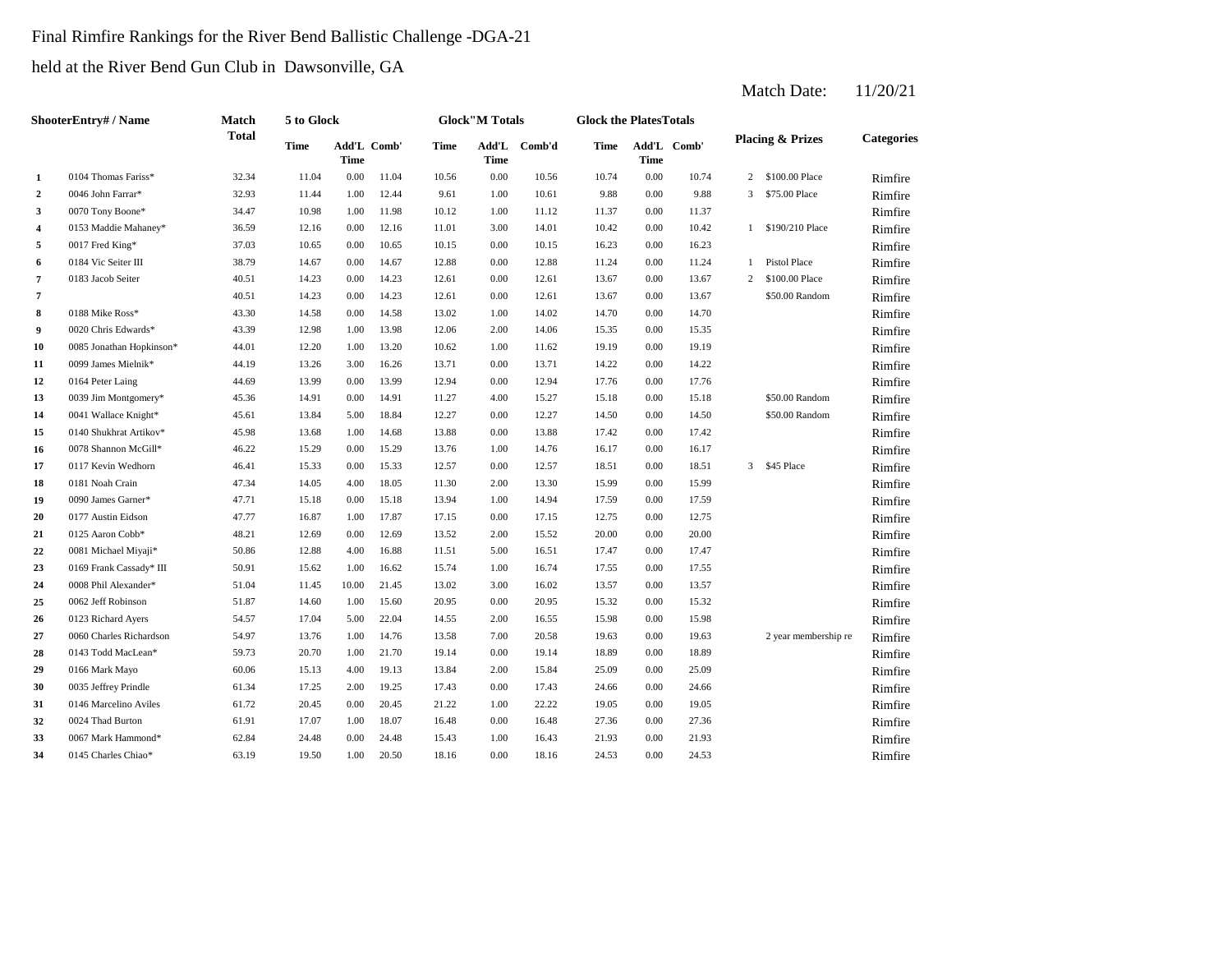|    | <b>ShooterEntry#/Name</b>  | Match        | 5 to Glock |       |             |             | <b>Glock"M Totals</b> |        | <b>Glock the PlatesTotals</b> |          |             |                             |                   |
|----|----------------------------|--------------|------------|-------|-------------|-------------|-----------------------|--------|-------------------------------|----------|-------------|-----------------------------|-------------------|
|    |                            | <b>Total</b> | Time       | Time  | Add'L Comb' | <b>Time</b> | Add'L<br><b>Time</b>  | Comb'd | Time                          | Time     | Add'L Comb' | <b>Placing &amp; Prizes</b> | <b>Categories</b> |
| 35 | 0114 Brian Thompson        | 63.48        | 16.78      | 5.00  | 21.78       | 15.23       | 1.00                  | 16.23  | 25.47                         | 0.00     | 25.47       |                             | Rimfire           |
| 36 | 0013 Donald McKay          | 64.10        | 16.36      | 10.00 | 26.36       | 17.17       | 0.00                  | 17.17  | 20.57                         | $0.00\,$ | 20.57       | 2 year membership re        | Rimfire           |
| 37 | 0095 Carl Green            | 65.94        | 23.86      | 3.00  | 26.86       | 19.29       | 0.00                  | 19.29  | 19.79                         | $0.00\,$ | 19.79       |                             | Rimfire           |
| 38 | 0178 Christopher Lamm      | 65.96        | 17.54      | 1.00  | 18.54       | 17.17       | 4.00                  | 21.17  | 26.25                         | 0.00     | 26.25       |                             | Rimfire           |
| 39 | 0172 Harriett Williams     | 67.13        | 15.23      | 12.00 | 27.23       | 13.12       | 10.00                 | 23.12  | 16.78                         | 0.00     | 16.78       |                             | Rimfire           |
| 40 | 0005 John Fields           | 70.75        | 20.35      | 2.00  | 22.35       | 17.89       | 5.00                  | 22.89  | 25.51                         | 0.00     | 25.51       |                             | Rimfire           |
| 41 | 0182 Ryan Bright           | 72.50        | 19.60      | 1.00  | 20.60       | 19.15       | 1.00                  | 20.15  | 31.75                         | $0.00\,$ | 31.75       |                             | Rimfire           |
| 42 | 0022 Derek Burton          | 77.85        | 20.50      | 5.00  | 25.50       | 19.12       | 2.00                  | 21.12  | 31.23                         | $0.00\,$ | 31.23       |                             | Rimfire           |
| 43 | 0120 Steven Pariseau       | 78.82        | 14.59      | 5.00  | 19.59       | 17.50       | 16.00                 | 33.50  | 25.73                         | $0.00\,$ | 25.73       |                             | Rimfire           |
| 44 | 0015 Ronald Adams          | 80.33        | 21.96      | 2.00  | 23.96       | 22.96       | 0.00                  | 22.96  | 33.41                         | 0.00     | 33.41       |                             | Rimfire           |
| 45 | 0135 Chris Evans           | 80.62        | 21.41      | 2.00  | 23.41       | 21.86       | 2.00                  | 23.86  | 33.35                         | 0.00     | 33.35       |                             | Rimfire           |
| 46 | 0131 Kent Evans            | 81.00        | 13.12      | 14.00 | 27.12       | 17.95       | 0.00                  | 17.95  | 25.93                         | 10.00    | 35.93       |                             | Rimfire           |
| 47 | 0037 Steve Waller          | 84.97        | 21.30      | 1.00  | 22.30       | 21.56       | 1.00                  | 22.56  | 40.11                         | $0.00\,$ | 40.11       |                             | Rimfire           |
| 48 | 0138 John McNamara         | 85.21        | 25.79      | 1.00  | 26.79       | 21.57       | 1.00                  | 22.57  | 35.85                         | 0.00     | 35.85       |                             | Rimfire           |
| 49 | 0052 Justin Ellis          | 86.22        | 22.94      | 1.00  | 23.94       | 24.51       | 1.00                  | 25.51  | 36.77                         | 0.00     | 36.77       |                             | Rimfire           |
| 50 | 0142 Dave Rogers           | 86.70        | 27.21      | 0.00  | 27.21       | 26.96       | 3.00                  | 29.96  | 29.53                         | 0.00     | 29.53       |                             | Rimfire           |
| 51 | 0075 John McGahee          | 87.43        | 19.71      | 8.00  | 27.71       | 14.58       | 2.00                  | 16.58  | 33.14                         | 10.00    | 43.14       |                             | Rimfire           |
| 52 | 0057 Ascher Schlichting    | 88.63        | 23.66      | 11.00 | 34.66       | 22.56       | 9.00                  | 31.56  | 22.41                         | 0.00     | 22.41       |                             | Rimfire           |
| 53 | 0050 Jonathan Crosby       | 88.92        | 16.99      | 13.00 | 29.99       | 17.90       | 3.00                  | 20.90  | 28.03                         | 10.00    | 38.03       |                             | Rimfire           |
| 54 | 0087 Thomas Lowe           | 89.90        | 25.88      | 1.00  | 26.88       | 24.79       | 3.00                  | 27.79  | 35.23                         | $0.00\,$ | 35.23       |                             | Rimfire           |
| 55 | 0185 Kyler Thrasher        | 91.17        | 17.14      | 16.00 | 33.14       | 16.43       | 10.00                 | 26.43  | 31.60                         | 0.00     | 31.60       |                             | Rimfire           |
| 56 | 0133 Hunter Freeman        | 92.82        | 14.01      | 12.00 | 26.01       | 12.52       | 20.00                 | 32.52  | 24.29                         | 10.00    | 34.29       |                             | Rimfire           |
| 57 | 0061 Noah Hicks            | 93.95        | 29.36      | 1.00  | 30.36       | 34.19       | 0.00                  | 34.19  | 29.40                         | 0.00     | 29.40       |                             | Rimfire           |
| 58 | 0002 Perry Maynard         | 97.00        | 19.57      | 7.00  | 26.57       | 18.70       | 1.00                  | 19.70  | 50.73                         | 0.00     | 50.73       |                             | Rimfire           |
| 59 | 0149 Jim Strack            | 101.67       | 15.16      | 5.00  | 20.16       | 10.72       | 14.00                 | 24.72  | 36.79                         | 20.00    | 56.79       |                             | Rimfire           |
| 60 | 0049 Jonas Barker          | 103.12       | 22.27      | 7.00  | 29.27       | 22.33       | 8.00                  | 30.33  | 43.52                         | $0.00\,$ | 43.52       |                             | Rimfire           |
| 61 | 0168 Brittany Alexander    | 109.76       | 18.97      | 6.00  | 24.97       | 22.07       | 1.00                  | 23.07  | 41.72                         | 20.00    | 61.72       |                             | Rimfire           |
| 62 | 0074 Juniper Coe           | 110.09       | 30.80      | 2.00  | 32.80       | 42.26       | 0.00                  | 42.26  | 35.03                         | 0.00     | 35.03       | LM-\$100 Random             | Rimfire           |
| 63 | 0059 Parker Shirley        | 110.37       | 22.32      | 4.00  | 26.32       | 23.27       | 15.00                 | 38.27  | 35.78                         | 10.00    | 45.78       |                             | Rimfire           |
| 64 | 0055 Jacob Pettit          | 112.31       | 18.49      | 5.00  | 23.49       | 15.36       | 13.00                 | 28.36  | 40.46                         | 20.00    | 60.46       |                             | Rimfire           |
| 65 | 0056 Josh Pryor            | 112.35       | 15.04      | 16.00 | 31.04       | 15.13       | 29.00                 | 44.13  | 37.18                         | 0.00     | 37.18       |                             | Rimfire           |
| 66 | 0161 Heyward Tunstall, Jr. | 114.83       | 23.11      | 10.00 | 33.11       | 17.93       | 23.00                 | 40.93  | 40.79                         | 0.00     | 40.79       |                             | Rimfire           |
| 67 | 0093 Lisa King             | 115.51       | 29.80      | 7.00  | 36.80       | 29.64       | 2.00                  | 31.64  | 47.07                         | 0.00     | 47.07       | 2 year membership re        | Rimfire           |
| 68 | 0019 Richard Kelly         | 122.43       | 20.69      | 6.00  | 26.69       | 26.24       | 15.00                 | 41.24  | 44.50                         | 10.00    | 54.50       |                             | Rimfire           |
| 69 | 0163 Justan Mosley         | 122.78       | 13.94      | 28.00 | 41.94       | 14.27       | 22.00                 | 36.27  | 34.57                         | 10.00    | 44.57       |                             | Rimfire           |
| 70 | 0162 Heyward Tunstall III  | 127.29       | 10.79      | 25.00 | 35.79       | 13.03       | 21.00                 | 34.03  | 37.47                         | 20.00    | 57.47       |                             | Rimfire           |
| 71 | 0129 Paul Gwiazdzinski     | 133.43       | 28.26      | 5.00  | 33.26       | 32.91       | 11.00                 | 43.91  | 56.26                         | $0.00\,$ | 56.26       |                             | Rimfire           |
| 72 | 0147 Anita Connor          | 138.61       | 23.40      | 27.00 | 50.40       | 24.25       | 7.00                  | 31.25  | 36.96                         | 20.00    | 56.96       |                             | Rimfire           |
| 73 | 0028 Charles Elkins        | 145.05       | 33.70      | 9.00  | 42.70       | 30.44       | 6.00                  | 36.44  | 65.91                         | 0.00     | 65.91       |                             | Rimfire           |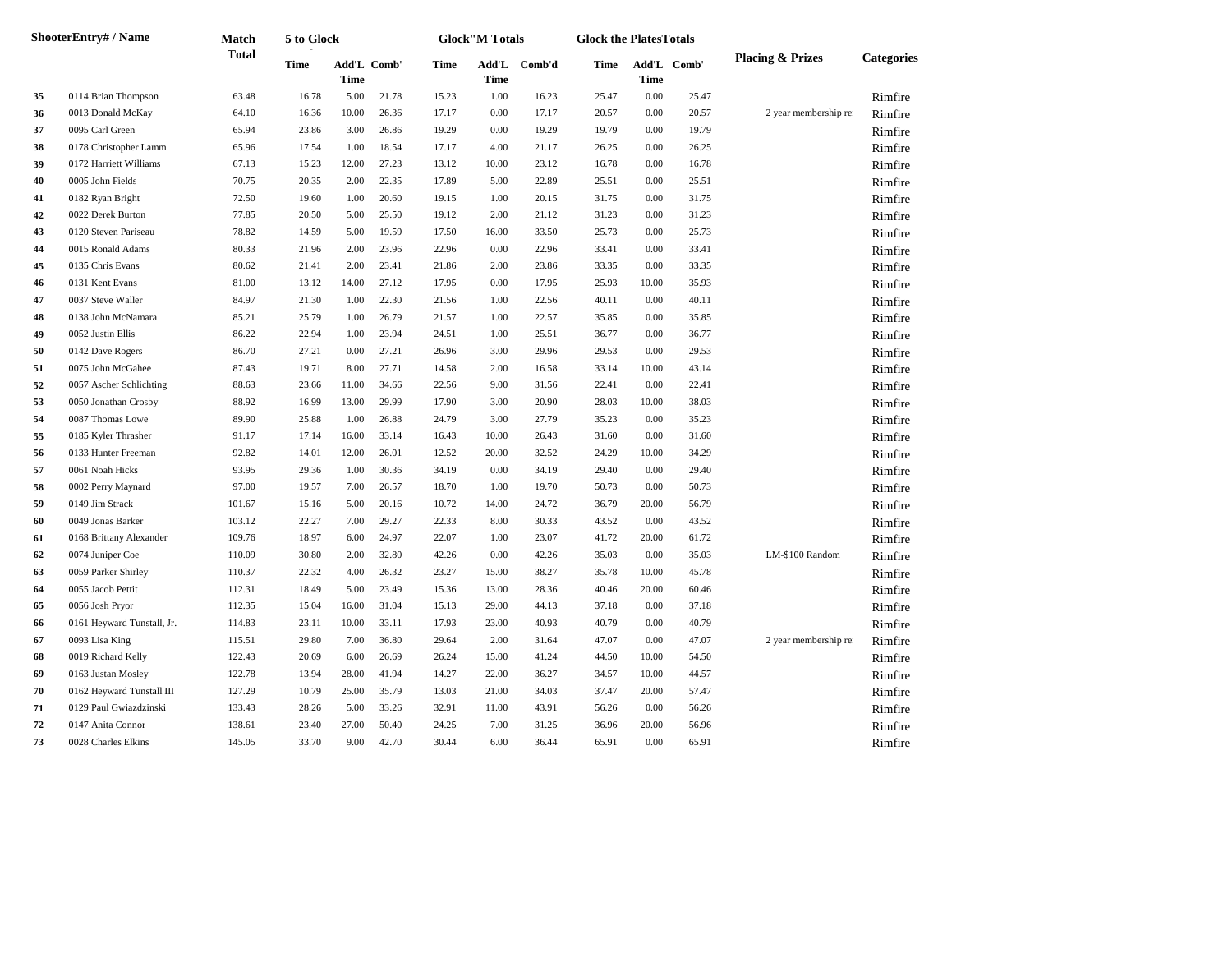|     | <b>ShooterEntry#/Name</b> | <b>Match</b> | 5 to Glock |                     |        |       | <b>Glock</b> "M Totals |        | <b>Glock the Plates Totals</b> |        |             |                             |                   |
|-----|---------------------------|--------------|------------|---------------------|--------|-------|------------------------|--------|--------------------------------|--------|-------------|-----------------------------|-------------------|
|     |                           | Total        | Time       | Add'L Comb'<br>Time |        | Time  | Add'L<br><b>Time</b>   | Comb'd | Time                           | Time   | Add'L Comb' | <b>Placing &amp; Prizes</b> | <b>Categories</b> |
| 74  | 0044 Donna Wilson         | 149.03       | 30.90      | 10.00               | 40.90  | 33.62 | 5.00                   | 38.62  | 59.51                          | 10.00  | 69.51       |                             | Rimfire           |
| 75  | 0027 Melburn Knight       | 151.59       | 45.97      | 11.00               | 56.97  | 33.36 | 5.00                   | 38.36  | 56.26                          | 0.00   | 56.26       | 2 year membership re        | Rimfire           |
| 76  | 0111 Kenneth Kerr         | 153.74       | 20.01      | 40.00               | 60.01  | 22.88 | 16.00                  | 38.88  | 54.85                          | 0.00   | 54.85       |                             | Rimfire           |
| 77  | 0084 Joseph Zager         | 156.95       | 48.35      | 9.00                | 57.35  | 51.07 | 2.00                   | 53.07  | 46.53                          | 0.00   | 46.53       |                             | Rimfire           |
| 78  | 0054 Jackson Rodman       | 160.49       | 31.93      | 13.00               | 44.93  | 24.63 | 3.00                   | 27.63  | 57.93                          | 30.00  | 87.93       |                             | Rimfire           |
| 79  | 0127 Charles Cook         | 164.05       | 27.09      | 16.00               | 43.09  | 21.71 | 22.00                  | 43.71  | 57.25                          | 20.00  | 77.25       |                             | Rimfire           |
| 80  | 0053 Kaitlin Godwin       | 176.17       | 25.85      | 17.00               | 42.85  | 25.35 | 25.00                  | 50.35  | 62.97                          | 20.00  | 82.97       |                             | Rimfire           |
| 81  | 0089 John Lancaster       | 180.56       | 18.84      | 14.00               | 32.84  | 16.44 | 34.00                  | 50.44  | 47.28                          | 50.00  | 97.28       | 2 year membership re        | Rimfire           |
| 82  | 0167 Gatlin Hall          | 197.59       | 41.48      | 6.00                | 47.48  | 44.94 | 14.00                  | 58.94  | 71.17                          | 20.00  | 91.17       |                             | Rimfire           |
| 83  | 0058 Micah Schaffner      | 240.37       | 20.93      | 6.00                | 26.93  | 29.66 | 21.00                  | 50.66  | 72.78                          | 90.00  | 162.78      |                             | Rimfire           |
| 84  | 0051 Zachary Dye          | 241.87       | 21.02      | 22.00               | 43.02  | 20.11 | 10.00                  | 30.11  | 98.74                          | 70.00  | 168.74      |                             | Rimfire           |
| 85  | 0030 Denton Elkins        | 254.95       | 31.78      | 12.00               | 43.78  | 33.91 | 4.00                   | 37.91  | 73.26                          | 100.00 | 173.26      |                             | Rimfire           |
| -86 | 0077 Gabriel Bruce        | 256.39       | 55.77      | 18.00               | 73.77  | 47.66 | 19.00                  | 66.66  | 75.96                          | 40.00  | 115.96      |                             | Rimfire           |
| 87  | 0066 Kiley Hammond        | 496.70       | 111.11     | 44.00               | 155.11 | 90.76 | 33.00                  | 123.76 | 157.83                         | 60.00  | 217.83      |                             | Rimfire           |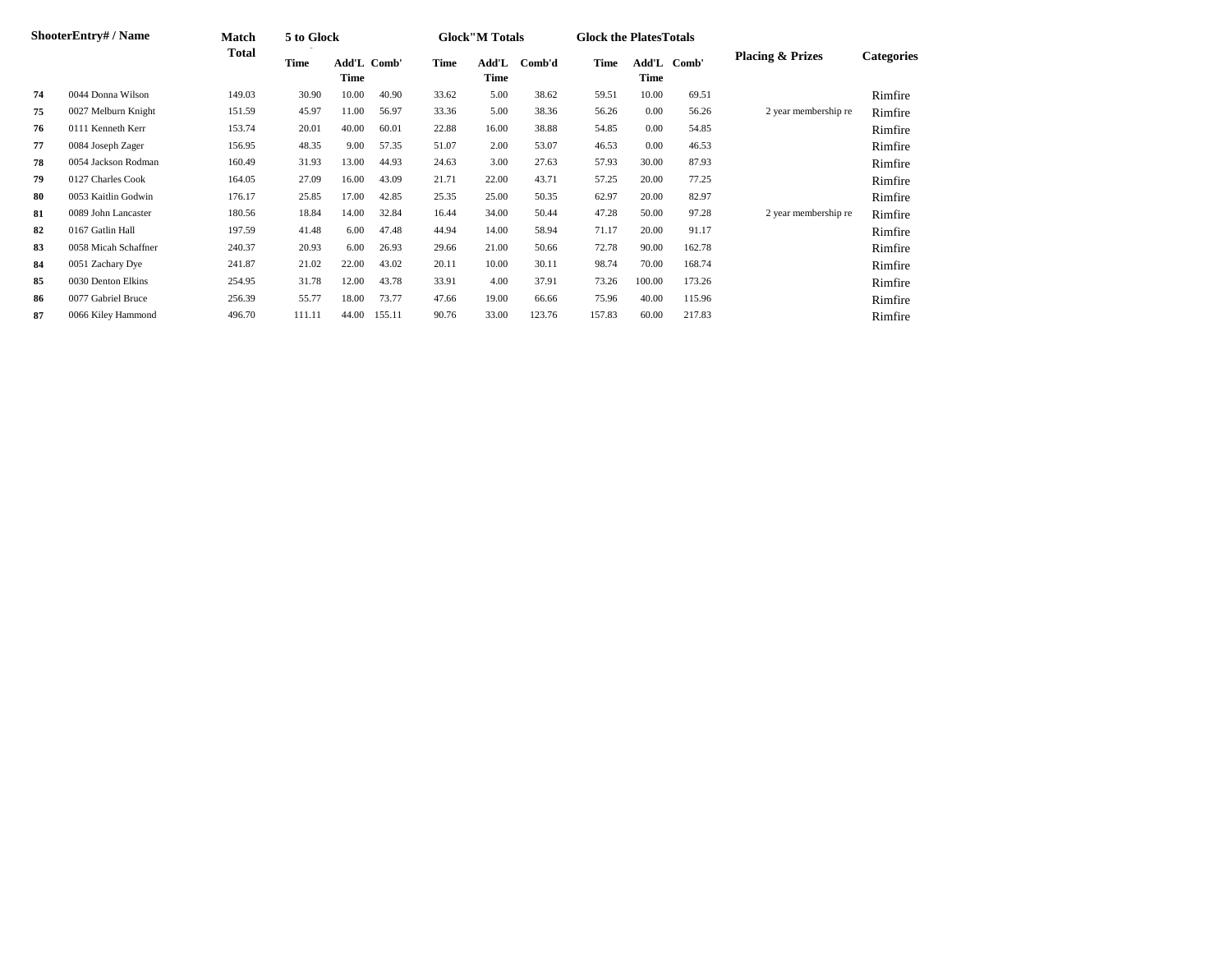## Final GLOCK Girls Rankings for the River Bend Ballistic Challenge-DGA-21

held at the River Bend Gun Club in Dawsonville, GA

|    | ShooterEntry# / Name    | <b>Match</b> | 5 to Glock  |             |             |             | <b>Glock"M Totals</b> |        | <b>Glock the PlatesTotals</b> |             |             |              |                             |
|----|-------------------------|--------------|-------------|-------------|-------------|-------------|-----------------------|--------|-------------------------------|-------------|-------------|--------------|-----------------------------|
|    |                         | <b>Total</b> | <b>Time</b> | <b>Time</b> | Add'L Comb' | <b>Time</b> | Add'L<br><b>Time</b>  | Comb'd | <b>Time</b>                   | <b>Time</b> | Add'L Comb' |              | <b>Placing &amp; Prizes</b> |
| 1  | 0155 Maddie Mahaney*    | 40.56        | 14.74       | 0.00        | 14.74       | 13.52       | 0.00                  | 13.52  | 12.30                         | 0.00        | 12.30       |              | \$100.00 Place              |
| 2  | 0108 Camille Brown*     | 55.80        | 17.83       | 1.00        | 18.83       | 14.01       | 2.00                  | 16.01  | 20.96                         | 0.00        | 20.96       |              |                             |
| 3  | 0096 Martha Goodfellow  | 67.79        | 22.78       | 1.00        | 23.78       | 21.78       | 0.00                  | 21.78  | 22.23                         | 0.00        | 22.23       |              | <b>Pistol Place</b>         |
| 4  | 0173 Harriett Williams  | 67.91        | 14.56       | 3.00        | 17.56       | 14.69       | 14.00                 | 28.69  | 21.66                         | 0.00        | 21.66       | 2            | \$75.00 Place               |
| 5  | 0151 Cheryll Allison*   | 75.74        | 18.39       | 3.00        | 21.39       | 18.21       | 4.00                  | 22.21  | 22.14                         | 10.00       | 32.14       |              |                             |
| 6  | 0069 Jamie Sue Sloan    | 85.26        | 30.66       | 2.00        | 32.66       | 23.24       | 4.00                  | 27.24  | 25.36                         | 0.00        | 25.36       | $\mathbf{3}$ | \$50.00 Place               |
| 7  | 0033 Dianna Snell       | 85.51        | 26.10       | 2.00        | 28.10       | 23.71       | 0.00                  | 23.71  | 33.70                         | 0.00        | 33.70       |              |                             |
| 8  | 0026 Valerie Fields     | 109.45       | 30.86       | 14.00       | 44.86       | 28.22       | 7.00                  | 35.22  | 29.37                         | 0.00        | 29.37       |              |                             |
| 9  | 0137 Patricia Temple    | 113.76       | 37.34       | 2.00        | 39.34       | 34.09       | 1.00                  | 35.09  | 39.33                         | 0.00        | 39.33       |              |                             |
| 10 | 0158 Kelly Wilson       | 125.41       | 32.52       | 0.00        | 32.52       | 38.82       | 2.00                  | 40.82  | 42.07                         | 10.00       | 52.07       |              |                             |
| 11 | 0094 Lisa King          | 161.42       | 38.67       | 15.00       | 53.67       | 30.47       | 13.00                 | 43.47  | 64.28                         | 0.00        | 64.28       |              |                             |
| 12 | 0148 Melissa Fleshman   | 163.66       | 33.20       | 2.00        | 35.20       | 34.96       | 7.00                  | 41.96  | 66.50                         | 20.00       | 86.50       |              |                             |
| 13 | 0003 Pamela Lovelace    | 176.33       | 22.96       | 44.00       | 66.96       | 30.04       | 27.00                 | 57.04  | 42.33                         | 10.00       | 52.33       |              |                             |
| 14 | 0187 Carthi Abbey       | 190.05       | 19.93       | 34.00       | 53.93       | 20.43       | 18.00                 | 38.43  | 47.69                         | 50.00       | 97.69       |              |                             |
| 15 | 0007 Linda Horne        | 194.19       | 30.66       | 18.00       | 48.66       | 35.54       | 11.00                 | 46.54  | 68.99                         | 30.00       | 98.99       |              |                             |
| 16 | 0103 Lisa Whitaker      | 200.75       | 44.72       | 19.00       | 63.72       | 47.10       | 16.00                 | 63.10  | 73.93                         | 0.00        | 73.93       |              | <b>Pistol Random</b>        |
| 17 | 0010 Jennifer Hamrick   | 234.39       | 60.28       | 1.00        | 61.28       | 63.06       | 5.00                  | 68.06  | 85.05                         | 20.00       | 105.05      |              | \$50.00 Random              |
| 18 | 0159 Angela Teasley     | 290.77       | 29.11       | 18.00       | 47.11       | 29.37       | 9.00                  | 38.37  | 55.29                         | 150.00      | 205.29      |              |                             |
| 19 | 0180 Cameron McAllister | 298.71       | 23.03       | 12.00       | 35.03       | 22.28       | 7.00                  | 29.28  | 64.40                         | 170.00      | 234.40      |              |                             |
| 20 | 0156 Brandi Barber      | 312.05       | 33.40       | 17.00       | 50.40       | 38.27       | 31.00                 | 69.27  | 52.38                         | 140.00      | 192.38      |              |                             |
| 21 | 0179 Kathy Rioux        | 326.92       | 43.33       | 42.00       | 85.33       | 54.24       | 20.00                 | 74.24  | 97.35                         | 70.00       | 167.35      |              | \$50.00 Random              |
| 22 | 0160 Jenna Thomas       | 431.79       | 79.03       | 14.00       | 93.03       | 77.26       | 24.00                 | 101.26 | 157.50                        | 80.00       | 237.50      |              |                             |
| 23 | 0157 Chi Le             | 565.94       | 82.61       | 57.00       | 139.61      | 51.57       | 55.00                 | 106.57 | 119.76                        | 200.00      | 319.76      |              | \$50.00 Random              |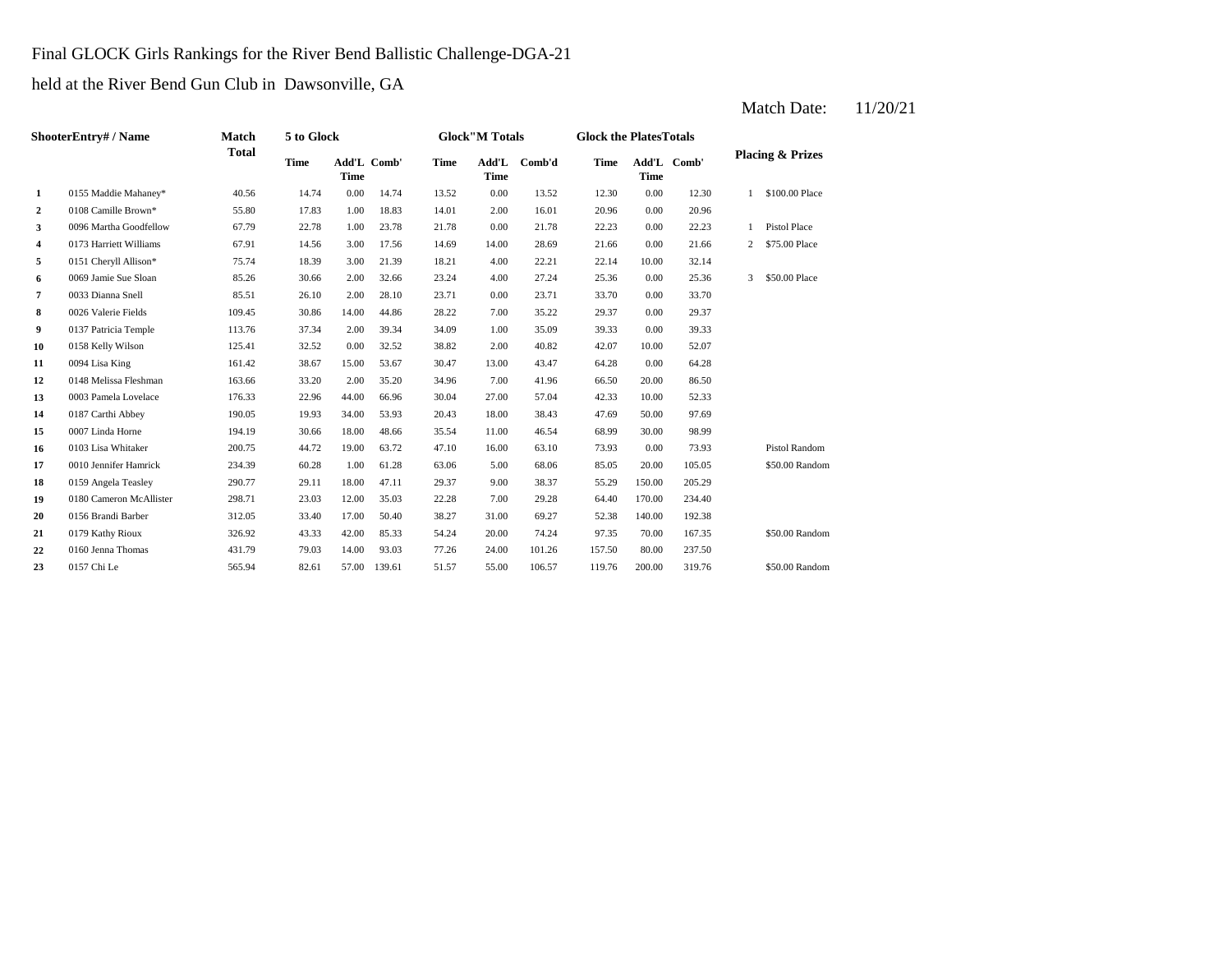# Final Pocket GLOCK Rankings for the River Bend Ballistic Challenge-DGA-21

held at the River Bend Gun Club in Dawsonville, GA

|                | ShooterEntry# / Name     | <b>Match</b> | 5 to Glock  |       |             |       | <b>Glock"M Totals</b> |        | <b>Glock the PlatesTotals</b> |             |             |                |                             |
|----------------|--------------------------|--------------|-------------|-------|-------------|-------|-----------------------|--------|-------------------------------|-------------|-------------|----------------|-----------------------------|
|                |                          | <b>Total</b> | <b>Time</b> | Time  | Add'L Comb' | Time  | Add'L<br>Time         | Comb'd | Time                          | <b>Time</b> | Add'L Comb' |                | <b>Placing &amp; Prizes</b> |
| 1              | 0105 Thomas Fariss*      | 31.69        | 7.70        | 0.00  | 7.70        | 7.68  | 1.00                  | 8.68   | 15.31                         | 0.00        | 15.31       | $\mathbf{1}$   | Pistol Place                |
| $\overline{a}$ | 0047 John Farrar*        | 32.70        | 7.98        | 1.00  | 8.98        | 8.55  | 2.00                  | 10.55  | 13.17                         | $0.00\,$    | 13.17       | $\overline{c}$ | \$100.00 Place              |
| 3              | 0071 Tony Boone*         | 34.05        | 9.77        | 0.00  | 9.77        | 9.31  | 0.00                  | 9.31   | 14.97                         | 0.00        | 14.97       |                |                             |
| 4              | 0154 Maddie Mahaney*     | 36.07        | 9.65        | 0.00  | 9.65        | 9.43  | 0.00                  | 9.43   | 16.99                         | 0.00        | 16.99       |                |                             |
| 5              | 0040 Jim Montgomery*     | 38.34        | 10.61       | 0.00  | 10.61       | 8.78  | 0.00                  | 8.78   | 18.95                         | 0.00        | 18.95       |                |                             |
| 6              | 0034 Kenneth McCune*     | 38.98        | 10.51       | 0.00  | 10.51       | 10.03 | 1.00                  | 11.03  | 17.44                         | 0.00        | 17.44       |                |                             |
| 7              | 0189 Mike Ross*          | 38.99        | 9.71        | 0.00  | 9.71        | 10.43 | 0.00                  | 10.43  | 18.85                         | 0.00        | 18.85       |                | \$50.00 Random              |
| 8              | 0091 James Garner*       | 41.66        | 12.04       | 0.00  | 12.04       | 10.98 | 0.00                  | 10.98  | 18.64                         | 0.00        | 18.64       |                |                             |
| 9              | 0042 Wallace Knight*     | 42.66        | 11.11       | 1.00  | 12.11       | 10.98 | 0.00                  | 10.98  | 19.57                         | 0.00        | 19.57       |                |                             |
| 10             | 0126 Aaron Cobb*         | 43.21        | 11.02       | 0.00  | 11.02       | 11.80 | 0.00                  | 11.80  | 20.39                         | 0.00        | 20.39       |                |                             |
| 11             | 0176 Fred King*          | 43.21        | 8.43        | 2.00  | 10.43       | 10.66 | 5.00                  | 15.66  | 17.12                         | 0.00        | 17.12       |                |                             |
| 12             | 0064 Hank Shaw           | 56.99        | 16.15       | 1.00  | 17.15       | 16.15 | 0.00                  | 16.15  | 23.69                         | 0.00        | 23.69       | $\mathbf{1}$   | Pistol Place                |
| 13             | 0121 Steven Pariseau     | 57.61        | 10.02       | 4.00  | 14.02       | 10.67 | 13.00                 | 23.67  | 19.92                         | 0.00        | 19.92       | $\overline{c}$ | \$45 Place                  |
| 14             | 0170 Frank Cassady* III  | 59.01        | 11.11       | 0.00  | 11.11       | 12.21 | 0.00                  | 12.21  | 25.69                         | 10.00       | 35.69       |                |                             |
| 15             | 0076 John McGahee        | 67.20        | 13.06       | 0.00  | 13.06       | 12.58 | 2.00                  | 14.58  | 29.56                         | 10.00       | 39.56       | 3              | \$50.00 Place               |
| 16             | 0016 Ronald Adams        | 71.99        | 15.08       | 1.00  | 16.08       | 19.59 | 0.00                  | 19.59  | 36.32                         | 0.00        | 36.32       |                |                             |
| 17             | 0082 Michael Miyaji*     | 73.64        | 9.25        | 0.00  | 9.25        | 10.39 | 2.00                  | 12.39  | 22.00                         | 30.00       | 52.00       |                |                             |
| 18             | 0086 Jonathan Hopkinson* | 78.62        | 9.24        | 3.00  | 12.24       | 11.52 | 0.00                  | 11.52  | 24.86                         | 30.00       | 54.86       |                |                             |
| 19             | 0097 Martha Goodfellow   | 80.20        | 14.22       | 4.00  | 18.22       | 14.90 | 0.00                  | 14.90  | 27.08                         | 20.00       | 47.08       |                |                             |
| 20             | 0079 Shannon McGill*     | 80.23        | 13.23       | 5.00  | 18.23       | 15.18 | 3.00                  | 18.18  | 23.82                         | 20.00       | 43.82       |                |                             |
| 21             | 0032 Karl Snell          | 83.92        | 11.87       | 0.00  | 11.87       | 12.96 | 0.00                  | 12.96  | 29.09                         | 30.00       | 59.09       |                |                             |
| 22             | 0136 Chris Evans         | 84.41        | 18.54       | 3.00  | 21.54       | 21.11 | 1.00                  | 22.11  | 30.76                         | 10.00       | 40.76       |                |                             |
| 23             | 0023 Derek Burton        | 94.67        | 15.99       | 0.00  | 15.99       | 16.14 | 2.00                  | 18.14  | 30.54                         | 30.00       | 60.54       |                |                             |
| 24             | 0109 Jackie Graham       | 108.50       | 12.66       | 0.00  | 12.66       | 14.61 | 3.00                  | 17.61  | 28.23                         | 50.00       | 78.23       |                |                             |
| 25             | 0068 Jamie Sue Sloan     | 110.06       | 16.24       | 4.00  | 20.24       | 16.06 | 2.00                  | 18.06  | 51.76                         | 20.00       | 71.76       |                |                             |
| 26             | 0014 David Spradlin      | 134.14       | 21.21       | 4.00  | 25.21       | 22.88 | 4.00                  | 26.88  | 52.05                         | 30.00       | 82.05       |                |                             |
| 27             | 0132 Kent Evans          | 148.08       | 11.54       | 5.00  | 16.54       | 14.13 | 2.00                  | 16.13  | 25.41                         | 90.00       | 115.41      |                |                             |
| 28             | 0011 John O'Connor       | 153.02       | 15.17       | 9.00  | 24.17       | 19.34 | 6.00                  | 25.34  | 43.51                         | 60.00       | 103.51      |                |                             |
| 29             | 0128 Charles Cook        | 158.92       | 13.72       | 28.00 | 41.72       | 23.17 | 9.00                  | 32.17  | 55.03                         | 30.00       | 85.03       |                |                             |
| 30             | 0165 Mark Huth           | 179.53       | 15.22       | 6.00  | 21.22       | 18.30 | 0.00                  | 18.30  | 40.01                         | 100.00      | 140.01      |                |                             |
| 31             | 0134 Hunter Freeman      | 233.32       | 11.38       | 10.00 | 21.38       | 11.81 | 9.00                  | 20.81  | 31.13                         | 160.00      | 191.13      |                |                             |
| 32             | 0063 Robert Seymour      | 245.05       | 19.37       | 12.00 | 31.37       | 20.62 | 19.00                 | 39.62  | 34.06                         | 140.00      | 174.06      |                |                             |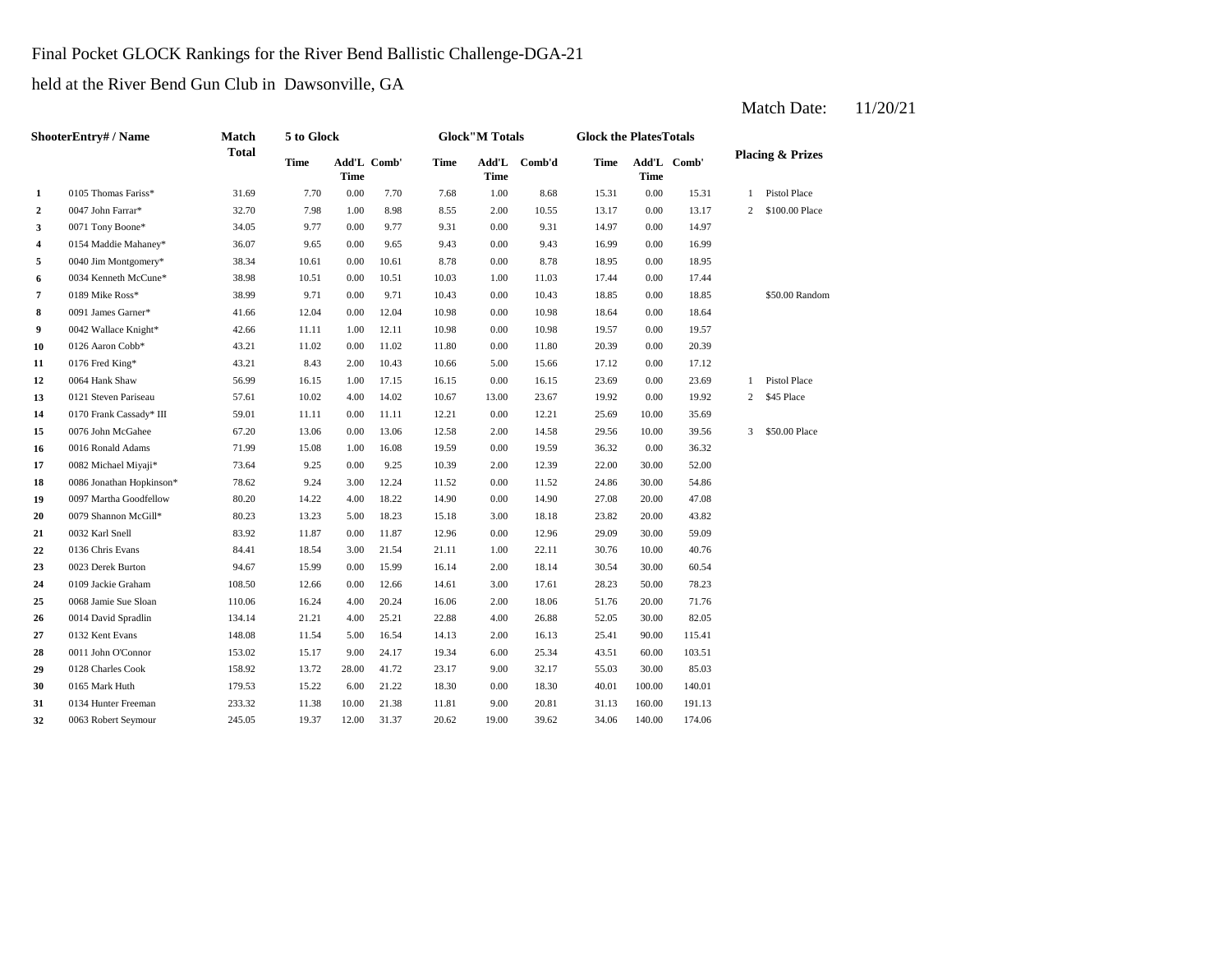## Final Stock GLOCK MOS Rankings for the River Bend Ballistic Challenge-DGA-21

held at the River Bend Gun Club in Dawsonville, GA

|                | ShooterEntry# / Name    | Match        | 5 to Glock  |          |             |       | <b>Glock</b> "M Totals |              | <b>Glock the PlatesTotals</b> |             |             |                |                             |
|----------------|-------------------------|--------------|-------------|----------|-------------|-------|------------------------|--------------|-------------------------------|-------------|-------------|----------------|-----------------------------|
|                |                         | <b>Total</b> | <b>Time</b> | Time     | Add'L Comb' | Time  | <b>Time</b>            | Add'L Comb'd | Time                          | <b>Time</b> | Add'L Comb' |                | <b>Placing &amp; Prizes</b> |
| $\mathbf{1}$   | 0072 Tony Boone*        | 33.24        | 11.72       | $0.00\,$ | 11.72       | 10.00 | 1.00                   | 11.00        | 10.52                         | 0.00        | 10.52       | $\overline{c}$ | \$100.00 Place              |
| $\overline{a}$ | 0048 John Farrar*       | 33.31        | 12.10       | $0.00\,$ | 12.10       | 11.39 | 1.00                   | 12.39        | 8.82                          | 0.00        | 8.82        |                |                             |
| 3              | 0106 Thomas Fariss*     | 34.59        | 12.30       | 0.00     | 12.30       | 11.08 | 1.00                   | 12.08        | 10.21                         | $0.00\,$    | 10.21       |                |                             |
| 4              | 0186 Joseph Parent* III | 38.46        | 11.42       | 4.00     | 15.42       | 10.05 | 1.00                   | 11.05        | 11.99                         | 0.00        | 11.99       |                |                             |
| 5              | 0100 James Mielnik*     | 42.29        | 13.80       | 0.00     | 13.80       | 16.12 | 0.00                   | 16.12        | 12.37                         | 0.00        | 12.37       | 1              | Pistol Place                |
| 6              | 0045 Brandon Radcliffe* | 45.92        | 12.68       | 6.00     | 18.68       | 9.99  | 3.00                   | 12.99        | 14.25                         | 0.00        | 14.25       |                |                             |
| 7              | 0021 Chris Edwards*     | 46.84        | 16.17       | 0.00     | 16.17       | 14.15 | 1.00                   | 15.15        | 15.52                         | 0.00        | 15.52       |                |                             |
| 8              | 0118 Kevin Wedhorn      | 46.85        | 14.86       | 0.00     | 14.86       | 14.19 | 3.00                   | 17.19        | 14.80                         | 0.00        | 14.80       | 1              | Pistol Place                |
| 9              | 0043 Wallace Knight*    | 46.98        | 16.02       | 1.00     | 17.02       | 14.55 | 0.00                   | 14.55        | 15.41                         | 0.00        | 15.41       |                |                             |
| 10             | 0122 Steven Pariseau    | 47.86        | 12.39       | 8.00     | 20.39       | 11.64 | 1.00                   | 12.64        | 14.83                         | 0.00        | 14.83       | $\overline{c}$ | \$70 Place                  |
| 10             |                         | 47.86        | 12.39       | 8.00     | 20.39       | 11.64 | 1.00                   | 12.64        | 14.83                         | 0.00        | 14.83       |                | \$50.00 Random              |
| 11             | 0107 Camille Brown*     | 51.71        | 15.33       | 1.00     | 16.33       | 13.94 | 6.00                   | 19.94        | 15.44                         | 0.00        | 15.44       |                | \$50.00 Random              |
| 12             | 0141 Shukhrat Artikov*  | 52.29        | 14.26       | 3.00     | 17.26       | 14.39 | 3.00                   | 17.39        | 17.64                         | 0.00        | 17.64       |                |                             |
| 13             | 0092 James Garner*      | 53.07        | 17.04       | 1.00     | 18.04       | 14.25 | 0.00                   | 14.25        | 20.78                         | 0.00        | 20.78       |                |                             |
| 14             | 0065 Darryl Daugherty   | 54.19        | 17.01       | 1.00     | 18.01       | 16.76 | 1.00                   | 17.76        | 18.42                         | 0.00        | 18.42       | 3              | \$75.00 Place               |
| 14             |                         | 54.19        | 17.01       | 1.00     | 18.01       | 16.76 | 1.00                   | 17.76        | 18.42                         | 0.00        | 18.42       |                | \$50.00 Random              |
| 15             | 0083 Michael Miyaji*    | 57.15        | 12.99       | 1.00     | 13.99       | 14.88 | 8.00                   | 22.88        | 20.28                         | 0.00        | 20.28       |                |                             |
| 16             | 0098 Fletcher Rutter    | 57.65        | 19.49       | 0.00     | 19.49       | 17.72 | 0.00                   | 17.72        | 20.44                         | 0.00        | 20.44       |                |                             |
| 17             | 0124 Richard Ayers      | 60.89        | 21.02       | 4.00     | 25.02       | 14.94 | 1.00                   | 15.94        | 19.93                         | 0.00        | 19.93       |                |                             |
| 18             | 0171 Frank Cassady* III | 63.29        | 21.19       | 1.00     | 22.19       | 21.23 | 0.00                   | 21.23        | 19.87                         | 0.00        | 19.87       |                |                             |
| 19             | 0018 Shannon Pable      | 63.67        | 18.47       | 3.00     | 21.47       | 15.22 | 5.00                   | 20.22        | 21.98                         | 0.00        | 21.98       |                |                             |
| 20             | 0036 Jeffrey Prindle    | 63.75        | 18.59       | 3.00     | 21.59       | 20.29 | 5.00                   | 25.29        | 16.87                         | 0.00        | 16.87       |                |                             |
| 21             | 0110 Ralph Alley        | 63.90        | 23.06       | 1.00     | 24.06       | 19.70 | 1.00                   | 20.70        | 19.14                         | 0.00        | 19.14       |                | \$50.00 Random              |
| 22             | 0080 Shannon McGill*    | 64.85        | 23.28       | 2.00     | 25.28       | 18.55 | 2.00                   | 20.55        | 19.02                         | 0.00        | 19.02       |                |                             |
| 23             | 0115 Charles Matthess*  | 65.92        | 19.78       | 1.00     | 20.78       | 16.87 | 1.00                   | 17.87        | 27.27                         | 0.00        | 27.27       |                |                             |
| 24             | 0009 Phil Alexander*    | 66.43        | 13.94       | 10.00    | 23.94       | 13.75 | 6.00                   | 19.75        | 22.74                         | 0.00        | 22.74       |                | Pistol Random               |
| 25             | 0119 Brett Browning     | 67.85        | 25.77       | 0.00     | 25.77       | 21.78 | 1.00                   | 22.78        | 19.30                         | 0.00        | 19.30       |                |                             |
| 26             | 0073 Paul Harrison*     | 68.66        | 16.24       | 11.00    | 27.24       | 15.50 | 8.00                   | 23.50        | 17.92                         | 0.00        | 17.92       |                |                             |
| 27             | 0175 Austin Crane       | 69.65        | 15.32       | 1.00     | 16.32       | 13.94 | 11.00                  | 24.94        | 28.39                         | 0.00        | 28.39       |                |                             |
| 28             | 0025 Thad Burton        | 70.23        | 22.44       | 0.00     | 22.44       | 21.12 | 6.00                   | 27.12        | 20.67                         | 0.00        | 20.67       |                |                             |
| 29             | 0113 Paul VanOudheusden | 70.29        | 25.81       | 2.00     | 27.81       | 17.05 | 6.00                   | 23.05        | 19.43                         | 0.00        | 19.43       |                |                             |
| 30             | 0152 Duane Neal         | 70.45        | 15.81       | 13.00    | 28.81       | 13.71 | 10.00                  | 23.71        | 17.93                         | 0.00        | 17.93       |                |                             |
| 31             | 0101 James Royal        | 71.38        | 26.81       | 1.00     | 27.81       | 20.13 | 1.00                   | 21.13        | 22.44                         | 0.00        | 22.44       |                |                             |
| 32             | 0174 Harriett Williams  | 72.13        | 14.50       | 10.00    | 24.50       | 15.10 | 15.00                  | 30.10        | 17.53                         | 0.00        | 17.53       |                |                             |
| 33             | 0088 Merlin Harrison    | 74.10        | 22.03       | 6.00     | 28.03       | 20.91 | 4.00                   | 24.91        | 21.16                         | 0.00        | 21.16       |                |                             |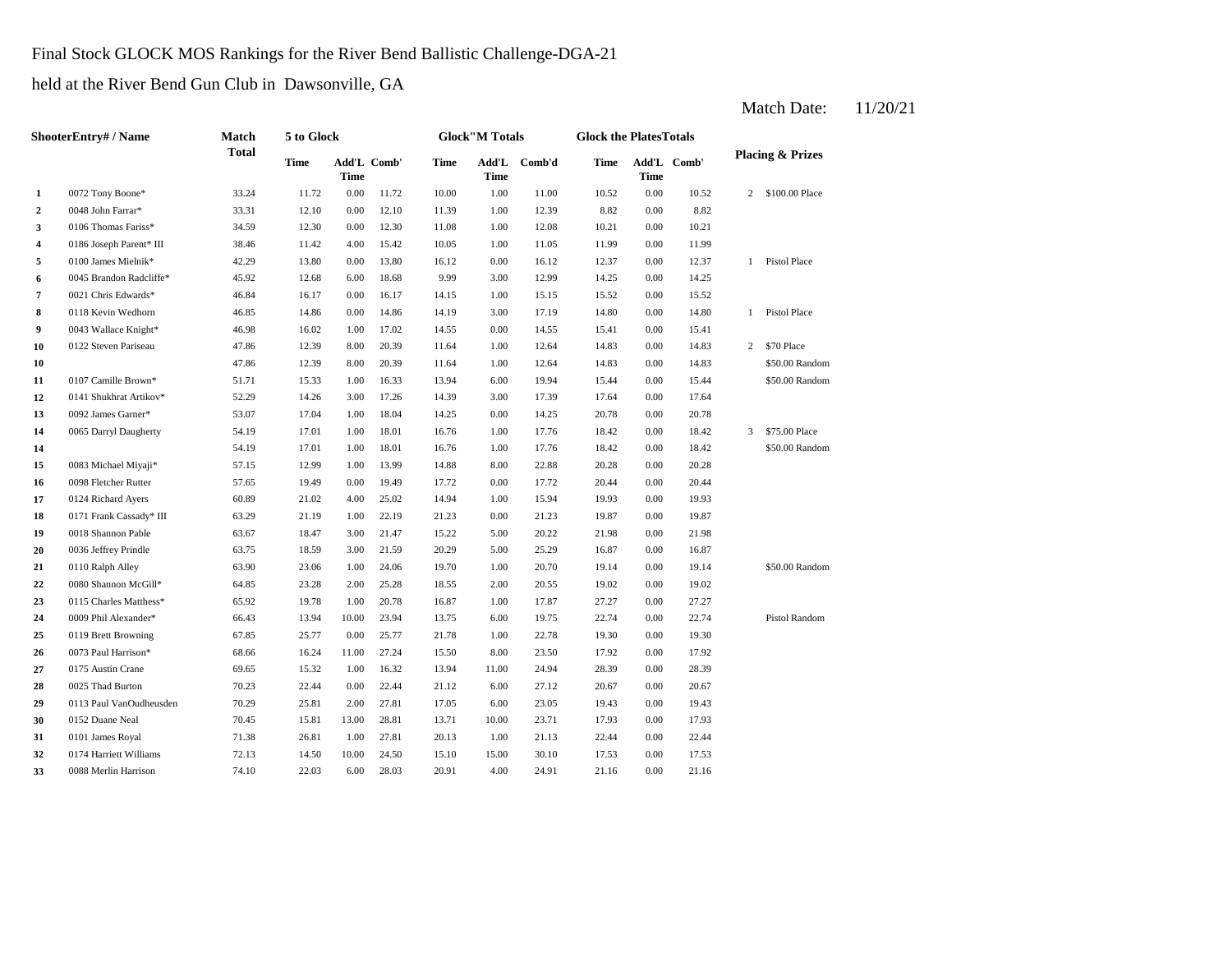|    | <b>ShooterEntry#/Name</b> | Match  | 5 to Glock |       |             |       | <b>Glock"M Totals</b> |        | <b>Glock the Plates Totals</b> |       |             |                             |
|----|---------------------------|--------|------------|-------|-------------|-------|-----------------------|--------|--------------------------------|-------|-------------|-----------------------------|
|    |                           | Total  | Time       | Time  | Add'L Comb' | Time  | Add'L<br>Time         | Comb'd | Time                           | Time  | Add'L Comb' | <b>Placing &amp; Prizes</b> |
| 34 | 0144 Frank Eldridge Jr.   | 78.92  | 28.12      | 0.00  | 28.12       | 25.88 | 0.00                  | 25.88  | 24.92                          | 0.00  | 24.92       |                             |
| 35 | 0139 John McNamara        | 79.50  | 27.85      | 0.00  | 27.85       | 26.06 | 1.00                  | 27.06  | 24.59                          | 0.00  | 24.59       |                             |
| 36 | 0012 John O'Connor        | 81.84  | 22.82      | 2.00  | 24.82       | 21.47 | 3.00                  | 24.47  | 32.55                          | 0.00  | 32.55       |                             |
| 37 | 0190 Amin Khan            | 82.16  | 23.17      | 1.00  | 24.17       | 26.73 | 2.00                  | 28.73  | 29.26                          | 0.00  | 29.26       |                             |
| 38 | 0006 John Fields          | 82.65  | 25.38      | 4.00  | 29.38       | 26.52 | 3.00                  | 29.52  | 23.75                          | 0.00  | 23.75       |                             |
| 39 | 0102 Francine Locke       | 86.45  | 31.88      | 0.00  | 31.88       | 27.66 | 2.00                  | 29.66  | 24.91                          | 0.00  | 24.91       |                             |
| 40 | 0112 Kenneth Kerr         | 94.33  | 30.51      | 2.00  | 32.51       | 28.02 | 2.00                  | 30.02  | 31.80                          | 0.00  | 31.80       |                             |
| 41 | 0150 Jim Strack           | 107.73 | 12.76      | 15.00 | 27.76       | 19.44 | 13.00                 | 32.44  | 37.53                          | 10.00 | 47.53       |                             |
| 42 | 0038 Steve Waller         | 110.25 | 26.76      | 11.00 | 37.76       | 29.23 | 4.00                  | 33.23  | 39.26                          | 0.00  | 39.26       |                             |
| 43 | 0116 Todd McCollum        | 147.84 | 27.50      | 6.00  | 33.50       | 26.02 | 10.00                 | 36.02  | 38.32                          | 40.00 | 78.32       |                             |
| 44 | 0004 Bradley Buehler      | 148.52 | 35.99      | 10.00 | 45.99       | 34.56 | 15.00                 | 49.56  | 42.97                          | 10.00 | 52.97       |                             |
| 45 | 0130 Paul Gwiazdzinski    | 150.01 | 38.33      | 0.00  | 38.33       | 38.35 | 17.00                 | 55.35  | 56.33                          | 0.00  | 56.33       |                             |
| 46 | 0029 Charles Elkins       | 174.72 | 51.09      | 3.00  | 54.09       | 45.82 | 2.00                  | 47.82  | 62.81                          | 10.00 | 72.81       |                             |
| 47 | 0031 Denton Elkins        | 262.30 | 39.07      | 48.00 | 87.07       | 46.56 | 21.00                 | 67.56  | 87.67                          | 20.00 | 107.67      |                             |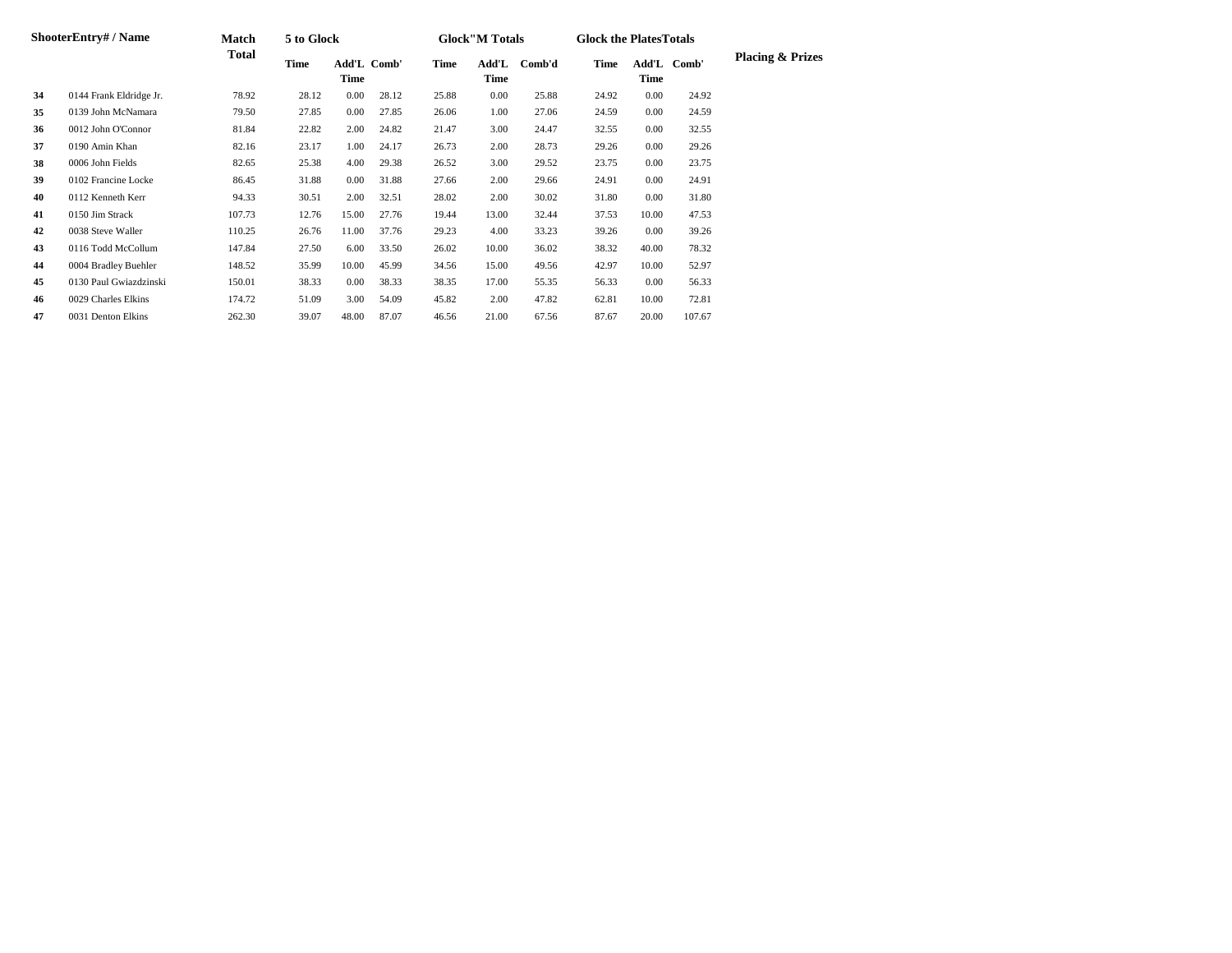Match Date:

**The following scores have not been included in the above results due to administrative issues or scoring errors Please call the GSSF office (770) 437-4718 as soon as possible for further clarification. Thank you.**

**Shooters who did not finish the match...**

#### **Shooters who did not show**

0001 **1** Robert Chenoweth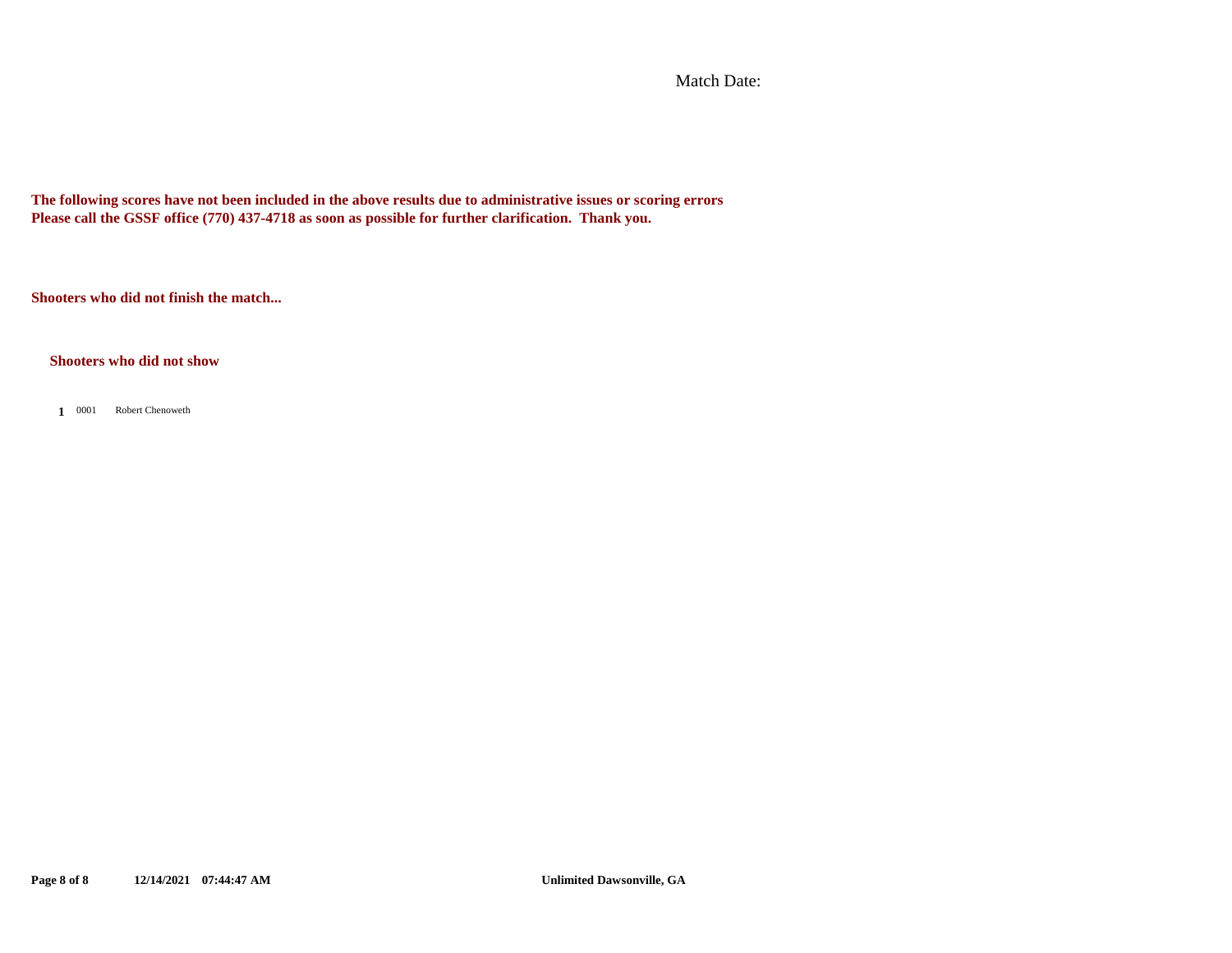## Final Civilian Rankings for the River Bend Ballistic Challenge XIV

held at the River Bend Gun Club in Dawsonville, GA

|                         | ShooterEntry# / Name   | Match | 5 to Glock  |                            |       |       | <b>Glock</b> "M Totals |        | <b>Glock the PlatesTotals</b> |             |             |                |                             |                            |
|-------------------------|------------------------|-------|-------------|----------------------------|-------|-------|------------------------|--------|-------------------------------|-------------|-------------|----------------|-----------------------------|----------------------------|
|                         |                        | Total | <b>Time</b> | Add'L Comb'<br><b>Time</b> |       | Time  | Add'L<br>Time          | Comb'd | Time                          | <b>Time</b> | Add'L Comb' |                | <b>Placing &amp; Prizes</b> | <b>Categories</b>          |
| 1                       | 0221 Aaron Cobb        | 45.16 | 13.04       | 0.00                       | 13.04 | 11.08 | 2.00                   | 13.08  | 19.04                         | 0.00        | 19.04       | $\overline{1}$ | Pistol Place                |                            |
| $\overline{2}$          | 0212 Robert Wilson III | 48.33 | 14.42       | 6.00                       | 20.42 | 12.37 | 2.00                   | 14.37  | 13.54                         | 0.00        | 13.54       | 2              | \$70 Place                  |                            |
| $\overline{\mathbf{3}}$ | 0136 Benjamin Zager    | 48.73 | 16.34       | $0.00\,$                   | 16.34 | 16.90 | 1.00                   | 17.90  | 14.49                         | 0.00        | 14.49       | 3              | 75 Place                    |                            |
| 4                       | 0310 Warren Hylton     | 49.65 | 15.38       | 1.00                       | 16.38 | 16.33 | 1.00                   | 17.33  | 15.94                         | 0.00        | 15.94       |                | 50 Random                   |                            |
| 5                       | 0219 Matthew Hegwood   | 53.07 | 13.42       | 5.00                       | 18.42 | 11.62 | 4.00                   | 15.62  | 19.03                         | 0.00        | 19.03       |                |                             |                            |
| 6                       | 0335 Austin Eidson     | 53.46 | 19.20       | 0.00                       | 19.20 | 17.81 | 1.00                   | 18.81  | 15.45                         | 0.00        | 15.45       |                |                             |                            |
| $\overline{7}$          | 0325 Mark Mayo         | 55.82 | 15.77       | 3.00                       | 18.77 | 13.55 | 3.00                   | 16.55  | 20.50                         | 0.00        | 20.50       |                | \$45 Senior                 | Senior                     |
| 8                       | 0133 Edward Love       | 56.70 | 18.15       | 0.00                       | 18.15 | 18.87 | 0.00                   | 18.87  | 19.68                         | 0.00        | 19.68       |                | 75 Super Senior             | Super Senior               |
| 9                       | 0010 F Lovelace        | 57.73 | 17.10       | 1.00                       | 18.10 | 20.98 | 0.00                   | 20.98  | 18.65                         | 0.00        | 18.65       |                |                             | Super Senior               |
| 10                      | 0044 Alfred Sauve      | 59.94 | 18.00       | 1.00                       | 19.00 | 19.09 | 1.00                   | 20.09  | 20.85                         | 0.00        | 20.85       |                |                             | Super Senior               |
| 11                      | 0104 Charles Young     | 60.76 | 17.92       | 1.00                       | 18.92 | 17.04 | 0.00                   | 17.04  | 24.80                         | 0.00        | 24.80       |                |                             |                            |
| 12                      | 0204 William Goode     | 60.86 | 17.92       | 2.00                       | 19.92 | 14.91 | 4.00                   | 18.91  | 22.03                         | 0.00        | 22.03       |                |                             | Senior                     |
| 13                      | 0101 Darryl Daugherty  | 62.15 | 19.01       | 0.00                       | 19.01 | 16.60 | 2.00                   | 18.60  | 24.54                         | 0.00        | 24.54       |                |                             | Senior                     |
| 14                      | 0192 David Norcross    | 62.76 | 17.04       | 4.00                       | 21.04 | 15.20 | 6.00                   | 21.20  | 20.52                         | 0.00        | 20.52       |                |                             | Super Senior               |
| 15                      | 0350 Vic Seiter III    | 64.28 | 18.60       | 9.00                       | 27.60 | 16.01 | 5.00                   | 21.01  | 15.67                         | 0.00        | 15.67       |                |                             |                            |
| 16                      | 0201 Brian Thompson    | 65.36 | 17.10       | 5.00                       | 22.10 | 16.38 | 3.00                   | 19.38  | 23.88                         | 0.00        | 23.88       |                |                             | Super Senior               |
| 17                      | 0090 Jeff Robinson     | 65.67 | 15.09       | 1.00                       | 16.09 | 15.88 | 1.00                   | 16.88  | 22.70                         | 10.00       | 32.70       |                |                             | Senior                     |
| 18                      | 0098 Hank Shaw         | 66.89 | 20.78       | 2.00                       | 22.78 | 18.59 | 4.00                   | 22.59  | 21.52                         | 0.00        | 21.52       |                |                             | Super Senior               |
| 19                      | 0123 John McGahee      | 69.62 | 16.78       | 2.00                       | 18.78 | 15.50 | 1.00                   | 16.50  | 24.34                         | 10.00       | 34.34       |                |                             | Senior                     |
| 20                      | 0161 Martha Goodfellow | 69.70 | 23.70       | 1.00                       | 24.70 | 21.46 | 0.00                   | 21.46  | 23.54                         | 0.00        | 23.54       |                | 75 Adult Female             | Adult Female, Super Senior |
| 21                      | 0146 Merlin Harrison   | 71.24 | 22.85       | 2.00                       | 24.85 | 22.01 | 3.00                   | 25.01  | 21.38                         | 0.00        | 21.38       |                |                             | Senior                     |
| 22                      | 0296 Michael Mahaney   | 71.85 | 18.69       | 2.00                       | 20.69 | 16.21 | 14.00                  | 30.21  | 20.95                         | 0.00        | 20.95       |                |                             |                            |
| 23                      | 0021 Guy Goolsby       | 72.59 | 20.16       | 6.00                       | 26.16 | 18.04 | 5.00                   | 23.04  | 23.39                         | 0.00        | 23.39       |                |                             | Super Senior               |
| 24                      | 0276 Lewis Moore       | 73.68 | 22.14       | 4.00                       | 26.14 | 18.69 | 1.00                   | 19.69  | 27.85                         | 0.00        | 27.85       |                |                             |                            |
| 25                      | 0007 Perry Maynard     | 74.14 | 20.36       | 6.00                       | 26.36 | 19.08 | 2.00                   | 21.08  | 26.70                         | 0.00        | 26.70       |                |                             | Super Senior               |
| 26                      | 0151 Randy Collins     | 74.43 | 19.68       | 1.00                       | 20.68 | 21.03 | 1.00                   | 22.03  | 31.72                         | 0.00        | 31.72       |                |                             | Senior                     |
| 27                      | 0307 Robert Lee        | 74.87 | 16.58       | 10.00                      | 26.58 | 19.80 | 0.00                   | 19.80  | 28.49                         | 0.00        | 28.49       |                |                             |                            |
| 28                      | 0348 Ryan Bright       | 75.02 | 25.61       | $0.00\,$                   | 25.61 | 23.70 | 0.00                   | 23.70  | 25.71                         | 0.00        | 25.71       |                | 75 Junior Male              | Junior Male                |
| 29                      | 0047 Donald McKay      | 76.09 | 19.02       | 7.00                       | 26.02 | 18.16 | 6.00                   | 24.16  | 25.91                         | 0.00        | 25.91       |                |                             | Super Senior               |
| 30                      | 0349 Jacob Seiter      | 77.01 | 18.97       | 8.00                       | 26.97 | 16.99 | 2.00                   | 18.99  | 21.05                         | 10.00       | 31.05       |                |                             |                            |
| 31                      | 0322 James Ford III    | 77.20 | 25.22       | 0.00                       | 25.22 | 22.36 | 2.00                   | 24.36  | 27.62                         | 0.00        | 27.62       |                |                             |                            |
| 32                      | 0210 Kevin Wedhorn     | 77.39 | 17.15       | 8.00                       | 25.15 | 15.09 | 3.00                   | 18.09  | 24.15                         | 10.00       | 34.15       |                |                             |                            |
| 33                      | 0063 Karl Snell        | 77.63 | 16.95       | 5.00                       | 21.95 | 18.86 | 7.00                   | 25.86  | 29.82                         | 0.00        | 29.82       |                |                             | Super Senior               |
| 34                      | 0355 Amin Khan         | 77.94 | 19.34       | 0.00                       | 19.34 | 21.57 | 5.00                   | 26.57  | 32.03                         | 0.00        | 32.03       |                |                             | Super Senior               |
| 35                      | 0185 Joseph Stokes     | 78.51 | 22.40       | 6.00                       | 28.40 | 19.02 | 7.00                   | 26.02  | 24.09                         | 0.00        | 24.09       |                | 75 Challenged               | Challenged                 |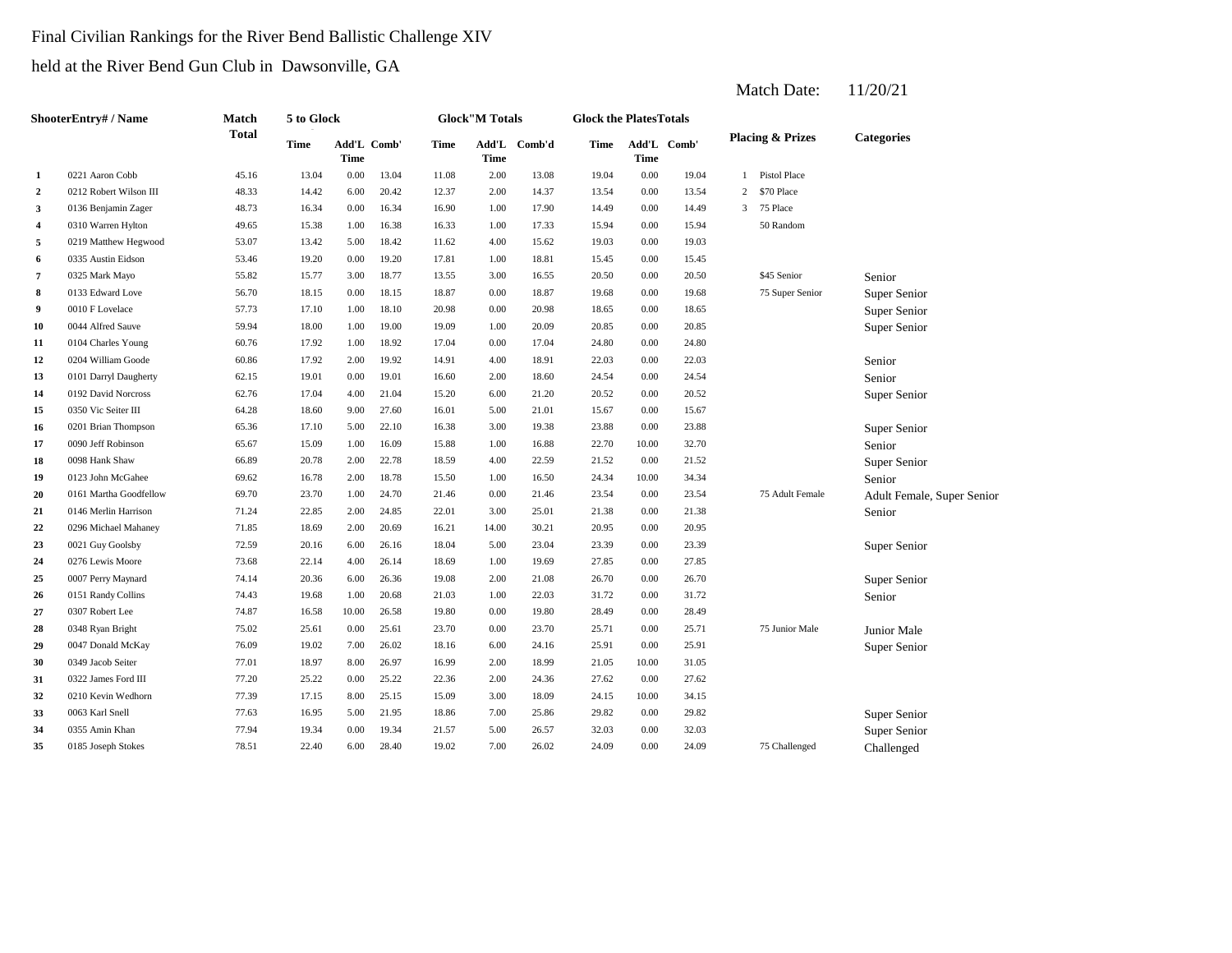|    | <b>ShooterEntry# / Name</b> | Match  | 5 to Glock  |                            |       |       | <b>Glock</b> "M Totals |              | <b>Glock the PlatesTotals</b> |          |             |                             |                            |
|----|-----------------------------|--------|-------------|----------------------------|-------|-------|------------------------|--------------|-------------------------------|----------|-------------|-----------------------------|----------------------------|
|    |                             | Total  | <b>Time</b> | Add'L Comb'<br><b>Time</b> |       | Time  | Time                   | Add'L Comb'd | Time                          | Time     | Add'L Comb' | <b>Placing &amp; Prizes</b> | Categories                 |
| 36 | 0318 Mark Huth              | 81.51  | 20.35       | 2.00                       | 22.35 | 17.96 | 14.00                  | 31.96        | 27.20                         | 0.00     | 27.20       | Pistol Random               | Super Senior               |
| 37 | 0041 Walter Pritchard       | 82.36  | 18.88       | 4.00                       | 22.88 | 19.24 | 13.00                  | 32.24        | 27.24                         | 0.00     | 27.24       |                             | Senior                     |
| 38 | 0337 Steve Camp             | 82.53  | 19.60       | 7.00                       | 26.60 | 19.52 | 4.00                   | 23.52        | 32.41                         | 0.00     | 32.41       |                             |                            |
| 39 | 0052 Derek Burton           | 82.58  | 23.75       | 5.00                       | 28.75 | 22.77 | 1.00                   | 23.77        | 30.06                         | 0.00     | 30.06       |                             |                            |
| 40 | 0071 Blaine Johnson         | 82.73  | 19.77       | 4.00                       | 23.77 | 21.25 | 2.00                   | 23.25        | 35.71                         | 0.00     | 35.71       |                             |                            |
| 41 | 0227 Robert George          | 83.75  | 26.09       | 4.00                       | 30.09 | 24.73 | 1.00                   | 25.73        | 27.93                         | 0.00     | 27.93       |                             | Super Senior               |
| 42 | 0164 James Royal            | 88.66  | 25.75       | 0.00                       | 25.75 | 26.97 | 2.00                   | 28.97        | 33.94                         | 0.00     | 33.94       |                             | Senior                     |
| 43 | 0162 Donald Goodfellow      | 90.65  | 30.19       | 0.00                       | 30.19 | 27.97 | 1.00                   | 28.97        | 31.49                         | 0.00     | 31.49       |                             | Super Senior               |
| 44 | 0351 Kyler Thrasher         | 92.25  | 22.29       | 9.00                       | 31.29 | 20.99 | 8.00                   | 28.99        | 31.97                         | 0.00     | 31.97       |                             |                            |
| 45 | 0347 Noah Crain             | 96.51  | 16.80       | 12.00                      | 28.80 | 15.27 | 6.00                   | 21.27        | 26.44                         | 20.00    | 46.44       |                             | Junior Male                |
| 46 | 0258 Frank Eldridge Jr.     | 96.71  | 26.77       | 15.00                      | 41.77 | 21.95 | 5.00                   | 26.95        | 27.99                         | 0.00     | 27.99       |                             |                            |
| 47 | 0110 Jamie Sue Sloan        | 98.09  | 25.54       | 3.00                       | 28.54 | 23.83 | 3.00                   | 26.83        | 42.72                         | $0.00\,$ | 42.72       |                             | Adult Female, Super Senior |
| 48 | 0320 Cherron Taylor         | 99.13  | 16.02       | 17.00                      | 33.02 | 21.31 | 5.00                   | 26.31        | 29.80                         | 10.00    | 39.80       |                             |                            |
| 49 | 0054 Thad Burton            | 102.36 | 19.73       | 2.00                       | 21.73 | 16.96 | 8.00                   | 24.96        | 35.67                         | 20.00    | 55.67       |                             | Super Senior               |
| 50 | 0231 Preston Lockhart       | 104.48 | 31.89       | 1.00                       | 32.89 | 23.15 | 5.00                   | 28.15        | 33.44                         | 10.00    | 43.44       | 2 year membership ren       | Junior Male                |
| 51 | 0197 Phil Henderson         | 104.52 | 14.53       | 21.00                      | 35.53 | 15.59 | 22.00                  | 37.59        | 31.40                         | 0.00     | 31.40       |                             | Senior                     |
| 52 | 0031 David Spradlin         | 104.72 | 20.92       | 21.00                      | 41.92 | 17.53 | 16.00                  | 33.53        | 29.27                         | 0.00     | 29.27       |                             | Senior                     |
| 53 | 0147 Thomas Lowe            | 105.01 | 30.26       | 3.00                       | 33.26 | 27.60 | 1.00                   | 28.60        | 43.15                         | 0.00     | 43.15       |                             | Super Senior               |
| 54 | 0313 Paul Jones             | 107.12 | 19.89       | 16.00                      | 35.89 | 18.65 | 23.00                  | 41.65        | 29.58                         | 0.00     | 29.58       |                             |                            |
| 55 | 0287 Jim Strack             | 107.51 | 12.99       | 16.00                      | 28.99 | 16.76 | 14.00                  | 30.76        | 37.76                         | 10.00    | 47.76       |                             | Senior                     |
| 56 | 0225 Adam Nash              | 111.90 | 20.85       | 13.00                      | 33.85 | 22.16 | 6.00                   | 28.16        | 39.89                         | 10.00    | 49.89       |                             |                            |
| 57 | 0024 John O'Connor          | 114.18 | 24.08       | 19.00                      | 43.08 | 19.60 | 15.00                  | 34.60        | 36.50                         | 0.00     | 36.50       |                             | Super Senior               |
| 58 | 0245 Glen Lauzon            | 116.08 | 26.87       | 8.00                       | 34.87 | 26.71 | 10.00                  | 36.71        | 34.50                         | 10.00    | 44.50       |                             |                            |
| 59 | 0167 Francine Locke         | 119.49 | 48.81       | 4.00                       | 52.81 | 31.70 | 3.00                   | 34.70        | 31.98                         | 0.00     | 31.98       |                             | Adult Female, Senior       |
| 60 | 0131 Blaine Collins         | 119.71 | 21.33       | 14.00                      | 35.33 | 18.39 | 5.00                   | 23.39        | 30.99                         | 30.00    | 60.99       |                             |                            |
| 61 | 0009 Pamela Lovelace        | 121.26 | 25.65       | 11.00                      | 36.65 | 26.12 | 9.00                   | 35.12        | 49.49                         | 0.00     | 49.49       |                             | Super Senior               |
| 62 | 0065 Dianna Snell           | 121.94 | 20.01       | 7.00                       | 27.01 | 18.81 | 9.00                   | 27.81        | 57.12                         | 10.00    | 67.12       | 50 Random                   | Adult Female, Super Senior |
| 63 | 0177 Timothy Smith          | 122.93 | 38.95       | 6.00                       | 44.95 | 36.62 | 4.00                   | 40.62        | 37.36                         | 0.00     | 37.36       |                             | Super Senior               |
| 64 | 0115 Truitt Mallory         | 128.50 | 35.84       | 7.00                       | 42.84 | 32.32 | 13.00                  | 45.32        | 40.34                         | 0.00     | 40.34       | 50 Random                   | Super Senior               |
| 65 | 0173 Connor Miller          | 130.82 | 23.03       | 3.00                       | 26.03 | 21.03 | 12.00                  | 33.03        | 51.76                         | 20.00    | 71.76       | 2 year membership ren       | <b>Junior Male</b>         |
| 66 | 0315 Dwight Jones           | 131.13 | 17.76       | 24.00                      | 41.76 | 16.54 | 18.00                  | 34.54        | 34.83                         | 20.00    | 54.83       |                             |                            |
| 67 | 0314 Justan Mosley          | 131.76 | 14.90       | 30.00                      | 44.90 | 17.76 | 21.00                  | 38.76        | 38.10                         | 10.00    | 48.10       | 2 year membership ren       |                            |
| 68 | 0256 Dave Rogers            | 132.11 | 29.64       | 5.00                       | 34.64 | 27.36 | 3.00                   | 30.36        | 57.11                         | 10.00    | 67.11       | 2 year membership ren       | Senior                     |
| 69 | 0243 Alexander Zager        | 132.15 | 26.77       | 12.00                      | 38.77 | 20.45 | 10.00                  | 30.45        | 52.93                         | 10.00    | 62.93       |                             |                            |
| 70 | 0015 Greg Walker            | 134.51 | 24.40       | 3.00                       | 27.40 | 27.45 | 5.00                   | 32.45        | 54.66                         | 20.00    | 74.66       | 2 year membership ren       |                            |
| 71 | 0017 Thomas Matzick         | 138.19 | 23.72       | 6.00                       | 29.72 | 25.55 | 11.00                  | 36.55        | 51.92                         | 20.00    | 71.92       |                             | Senior                     |
| 72 | 0087 Stuart Hutchings       | 140.28 | 27.88       | 3.00                       | 30.88 | 27.17 | 7.00                   | 34.17        | 75.23                         | 0.00     | 75.23       |                             | Super Senior               |
| 73 | 0140 Joseph Zager           | 143.58 | 52.24       | 1.00                       | 53.24 | 48.01 | 0.00                   | 48.01        | 42.33                         | 0.00     | 42.33       |                             | Super Senior               |
| 74 | 0342 Cameron McAllister     | 146.03 | 25.64       | 1.00                       | 26.64 | 21.97 | 6.00                   | 27.97        | 41.42                         | 50.00    | 91.42       | 75 Junior Female            | Junior Female              |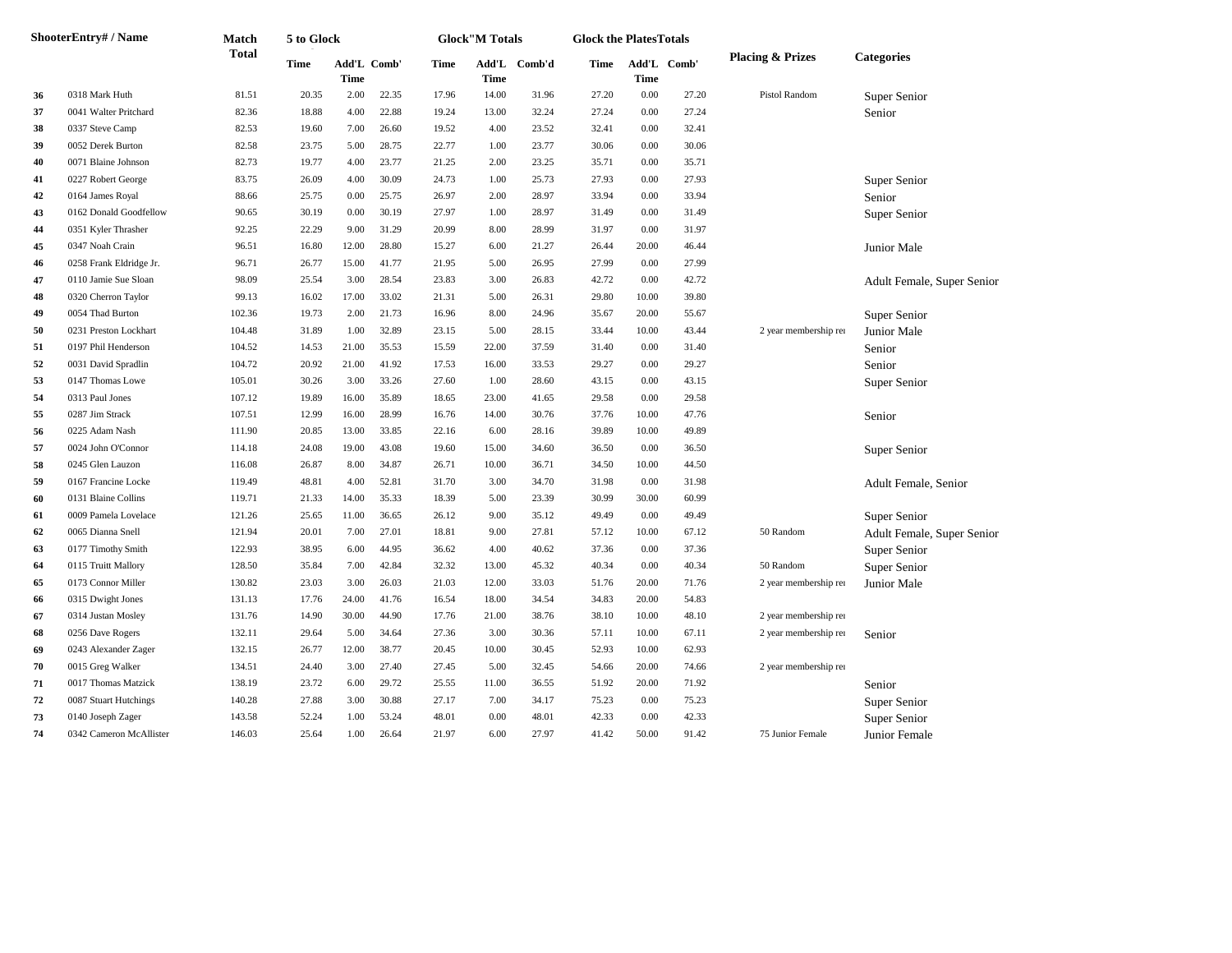| ShooterEntry#/Name | Match                   | 5 to Glock |             |                     |       | <b>Glock</b> "M Totals |             | <b>Glock the Plates Totals</b> |        |                     |        |                             |                          |
|--------------------|-------------------------|------------|-------------|---------------------|-------|------------------------|-------------|--------------------------------|--------|---------------------|--------|-----------------------------|--------------------------|
|                    |                         | Total      | <b>Time</b> | Add'L Comb'<br>Time |       | <b>Time</b>            | <b>Time</b> | Add'L Comb'd                   | Time   | Add'L Comb'<br>Time |        | <b>Placing &amp; Prizes</b> | <b>Categories</b>        |
| 75                 | 0037 Frank Rietta       | 149.95     | 56.51       | 0.00                | 56.51 | 51.84                  | 0.00        | 51.84                          | 41.60  | 0.00                | 41.60  | Pistol New Members I        |                          |
| 76                 | 0229 Charles Cook       | 154.70     | 23.00       | 27.00               | 50.00 | 25.97                  | 27.00       | 52.97                          | 51.73  | 0.00                | 51.73  |                             | Super Senior             |
| 77                 | 0280 Kevin Hsieh        | 155.80     | 30.80       | 7.00                | 37.80 | 25.30                  | 40.00       | 65.30                          | 42.70  | 10.00               | 52.70  |                             |                          |
| 78                 | 0321 Joseph Puff        | 156.45     | 23.00       | 11.00               | 34.00 | 29.92                  | 38.00       | 67.92                          | 44.53  | 10.00               | 54.53  |                             |                          |
| 79                 | 0043 Richard Kelly      | 159.81     | 27.58       | 17.00               | 44.58 | 27.46                  | 9.00        | 36.46                          | 48.77  | 30.00               | 78.77  |                             |                          |
| 80                 | 0092 Robert Seymour     | 163.08     | 28.70       | 10.00               | 38.70 | 23.33                  | 8.00        | 31.33                          | 43.05  | 50.00               | 93.05  |                             |                          |
| 81                 | 0008 Geovanni Simon     | 182.12     | 23.94       | 4.00                | 27.94 | 20.37                  | 8.00        | 28.37                          | 65.81  | 60.00               | 125.81 |                             |                          |
| 82                 | 0236 Hunter Freeman     | 187.59     | 16.93       | 39.00               | 55.93 | 20.06                  | 16.00       | 36.06                          | 45.60  | 50.00               | 95.60  |                             |                          |
| 83                 | 0046 James Kirk         | 208.42     | 17.72       | 13.00               | 30.72 | 19.11                  | 21.00       | 40.11                          | 47.59  | 90.00               | 137.59 |                             |                          |
| 84                 | 0282 Melissa Fleshman   | 209.10     | 32.45       | 3.00                | 35.45 | 38.72                  | 12.00       | 50.72                          | 72.93  | 50.00               | 122.93 |                             | Adult Female, Challenged |
| 85                 | 0170 Robert Guidice     | 222.41     | 34.50       | 19.00               | 53.50 | 44.07                  | 18.00       | 62.07                          | 76.84  | 30.00               | 106.84 | Pistol Random               | Super Senior             |
| 86                 | 0305 Jeff Alexander Sr. | 228.49     | 26.84       | 0.00                | 26.84 | 27.69                  | 7.00        | 34.69                          | 46.96  | 120.00              | 166.96 |                             |                          |
| 87                 | 0312 Norman Laymon Jr.  | 239.33     | 35.63       | 61.00               | 96.63 | 44.89                  | 35.00       | 79.89                          | 62.81  | 0.00                | 62.81  |                             |                          |
| 88                 | 0339 James Lamm         | 266.15     | 43.49       | 22.00               | 65.49 | 48.24                  | 20.00       | 68.24                          | 92.42  | 40.00               | 132.42 |                             | Super Senior             |
| 89                 | 0336 Paul Tuinei        | 266.39     | 19.81       | 11.00               | 30.81 | 32.99                  | 32.00       | 64.99                          | 60.59  | 110.00              | 170.59 | 2 year membership rei       |                          |
| 90                 | 0150 John Lancaster     | 277.56     | 19.60       | 28.00               | 47.60 | 20.95                  | 84.00       | 104.95                         | 65.01  | 60.00               | 125.01 |                             |                          |
| 91                 | 0100 Lemoyne Klokow     | 334.16     | 49.08       | 16.00               | 65.08 | 57.10                  | 34.00       | 91.10                          | 87.98  | 90.00               | 177.98 |                             | Senior                   |
| 92                 | 0301 Shane Morris       | 340.81     | 45.85       | 10.00               | 55.85 | 31.14                  | 25.00       | 56.14                          | 88.82  | 140.00              | 228.82 |                             |                          |
| 93                 | 0329 Gatlin Hall        | 406.34     | 38.48       | 55.00               | 93.48 | 55.24                  | 58.00       | 113.24                         | 99.62  | 100.00              | 199.62 | 50 Random                   | Junior Male              |
| 94                 | 0175 Brett Miller       | 628.65     | 23.87       | 5.00                | 28.87 | 299.97                 | 270.00      | 569.97                         | 29.81  | 0.00                | 29.81  |                             |                          |
| 95                 | 0302 Jeff Alexander Jr  | 1,258.46   | 34.53       | 14.00               | 48.53 | 299.97                 | 270.00      | 569.97                         | 399.96 | 240.00              | 639.96 |                             |                          |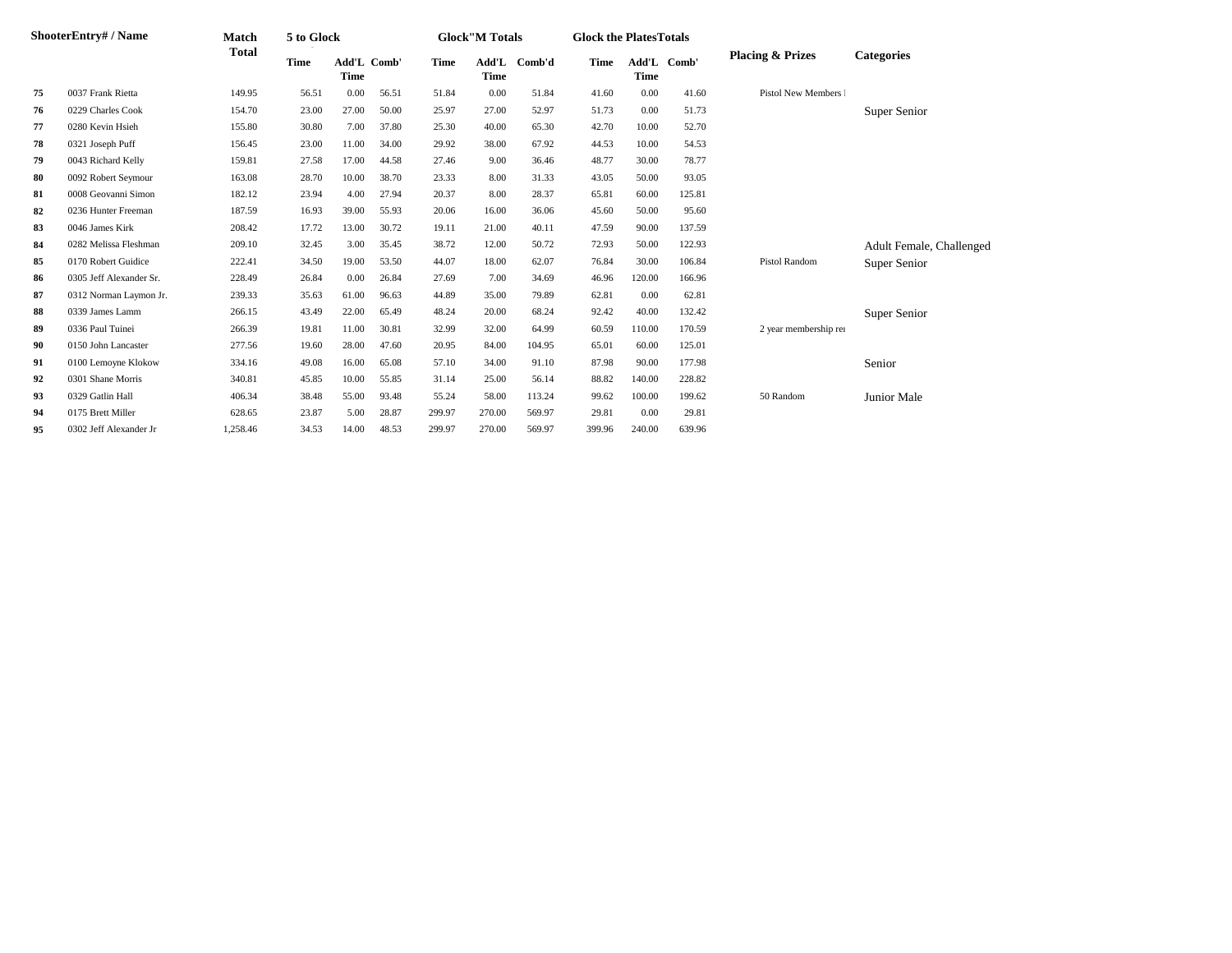Final Competition Rankings for the River Bend Ballistic Challenge XIV

held at the River Bend Gun Club in Dawsonville, GA

|                  | <b>ShooterEntry#/Name</b> | Match        | 5 to Glock |                     |       |       | <b>Glock</b> "M Totals |              | <b>Glock the PlatesTotals</b> |      |             |              |                             |
|------------------|---------------------------|--------------|------------|---------------------|-------|-------|------------------------|--------------|-------------------------------|------|-------------|--------------|-----------------------------|
|                  |                           | <b>Total</b> | Time       | Add'L Comb'<br>Time |       | Time  | Time                   | Add'L Comb'd | Time                          | Time | Add'L Comb' |              | <b>Placing &amp; Prizes</b> |
| 1                | 0119 Tony Boone*          | 36.63        | 11.08      | 2.00                | 13.08 | 10.04 | 0.00                   | 10.04        | 13.51                         | 0.00 | 13.51       | 2            | 100 Place                   |
| $\mathbf{2}$     | 0267 Brad Balsley*        | 37.76        | 8.47       | 3.00                | 11.47 | 9.87  | 3.00                   | 12.87        | 13.42                         | 0.00 | 13.42       | 3            | \$75,00 Place               |
| 3                | 0308 Quinton Ho*          | 37.95        | 13.03      | 0.00                | 13.03 | 11.43 | 0.00                   | 11.43        | 13.49                         | 0.00 | 13.49       | 1            | Pistol Place                |
| 4                | 0181 Thomas Fariss*       | 39.09        | 11.94      | 1.00                | 12.94 | 10.62 | 2.00                   | 12.62        | 13.53                         | 0.00 | 13.53       |              |                             |
| 5                | 0061 David Knight*        | 42.23        | 11.58      | 7.00                | 18.58 | 11.73 | 0.00                   | 11.73        | 11.92                         | 0.00 | 11.92       |              |                             |
| 6                | 0083 John Farrar*         | 44.82        | 12.04      | 2.00                | 14.04 | 10.71 | 7.00                   | 17.71        | 13.07                         | 0.00 | 13.07       |              |                             |
| 7                | 0075 Jim Montgomery*      | 46.85        | 15.08      | 1.00                | 16.08 | 13.52 | 2.00                   | 15.52        | 15.25                         | 0.00 | 15.25       |              |                             |
| 8                | 0272 Kenneth Rose*        | 47.02        | 12.87      | 7.00                | 19.87 | 10.46 | 1.00                   | 11.46        | 15.69                         | 0.00 | 15.69       |              |                             |
| $\boldsymbol{9}$ | 0155 James Garner*        | 47.89        | 14.40      | 1.00                | 15.40 | 13.60 | 4.00                   | 17.60        | 14.89                         | 0.00 | 14.89       |              |                             |
| 10               | 0023 Phil Alexander*      | 52.39        | 13.40      | 11.00               | 24.40 | 11.73 | 0.00                   | 11.73        | 16.26                         | 0.00 | 16.26       |              |                             |
| 11               | 0138 Benjamin Zager       | 52.69        | 15.88      | 2.00                | 17.88 | 15.71 | 1.00                   | 16.71        | 18.10                         | 0.00 | 18.10       | $\mathbf{1}$ | Pistol Place                |
| 12               | 0216 Steven Pariseau      | 54.59        | 14.66      | 5.00                | 19.66 | 12.54 | 5.00                   | 17.54        | 17.39                         | 0.00 | 17.39       | 2            | \$70 Place                  |
| 13               | 0223 Aaron Cobb*          | 55.22        | 14.18      | 4.00                | 18.18 | 11.00 | 4.00                   | 15.00        | 22.04                         | 0.00 | 22.04       |              |                             |
| 14               | 0291 Marcus Allison*      | 55.56        | 14.67      | 3.00                | 17.67 | 13.79 | 1.00                   | 14.79        | 23.10                         | 0.00 | 23.10       |              |                             |
| 15               | 0311 Warren Hylton        | 57.58        | 15.97      | 4.00                | 19.97 | 14.84 | 1.00                   | 15.84        | 21.77                         | 0.00 | 21.77       | 3            | 75 Place                    |
| 16               | 0135 Edward Love          | 59.36        | 17.98      | 1.00                | 18.98 | 16.28 | 2.00                   | 18.28        | 22.10                         | 0.00 | 22.10       |              |                             |
| 17               | 0099 Hank Shaw            | 59.48        | 19.41      | 0.00                | 19.41 | 19.35 | 1.00                   | 20.35        | 19.72                         | 0.00 | 19.72       |              |                             |
| 18               | 0254 Shukhrat Artikov*    | 59.64        | 13.54      | 3.00                | 16.54 | 16.17 | 5.00                   | 21.17        | 21.93                         | 0.00 | 21.93       |              |                             |
| 19               | 0186 Camille Brown*       | 60.03        | 17.84      | 1.00                | 18.84 | 13.86 | 8.00                   | 21.86        | 19.33                         | 0.00 | 19.33       |              |                             |
| 20               | 0022 Guy Goolsby          | 60.98        | 18.73      | 0.00                | 18.73 | 19.40 | 0.00                   | 19.40        | 22.85                         | 0.00 | 22.85       |              |                             |
| 21               | 0263 Charles Chiao*       | 61.13        | 17.86      | 1.00                | 18.86 | 17.04 | 1.00                   | 18.04        | 24.23                         | 0.00 | 24.23       |              |                             |
| 22               | 0126 John McGahee         | 62.70        | 17.88      | 1.00                | 18.88 | 19.39 | 3.00                   | 22.39        | 21.43                         | 0.00 | 21.43       |              |                             |
| 23               | 0299 Patrick O'Malley*    | 62.70        | 20.95      | 0.00                | 20.95 | 19.21 | 1.00                   | 20.21        | 21.54                         | 0.00 | 21.54       |              |                             |
| 24               | 0045 Alfred Sauve         | 63.06        | 18.32      | 0.00                | 18.32 | 18.42 | 3.00                   | 21.42        | 23.32                         | 0.00 | 23.32       |              |                             |
| 25               | 0207 Charles Matthess*    | 63.64        | 23.09      | 0.00                | 23.09 | 20.93 | 0.00                   | 20.93        | 19.62                         | 0.00 | 19.62       |              |                             |
| 26               | 0220 Matthew Hegwood      | 64.00        | 14.20      | 5.00                | 19.20 | 14.09 | 10.00                  | 24.09        | 20.71                         | 0.00 | 20.71       |              |                             |
| 27               | 0354 Mike Ross*           | 64.57        | 27.32      | 2.00                | 29.32 | 13.67 | 0.00                   | 13.67        | 21.58                         | 0.00 | 21.58       |              | 50 Random                   |
| 28               | 0108 Paul Guidice         | 65.07        | 19.53      | 2.00                | 21.53 | 18.92 | 3.00                   | 21.92        | 21.62                         | 0.00 | 21.62       |              |                             |
| 29               | 0103 Darryl Daugherty     | 65.13        | 20.49      | 3.00                | 23.49 | 20.51 | 2.00                   | 22.51        | 19.13                         | 0.00 | 19.13       |              |                             |
| 30               | 0328 Jason Hall           | 66.22        | 16.93      | 7.00                | 23.93 | 14.21 | 9.00                   | 23.21        | 19.08                         | 0.00 | 19.08       |              |                             |
| 31               | 0042 Walter Pritchard     | 67.38        | 19.53      | 1.00                | 20.53 | 16.48 | 2.00                   | 18.48        | 28.37                         | 0.00 | 28.37       |              |                             |
| 32               | 0105 Charles Young        | 69.70        | 17.34      | 5.00                | 22.34 | 16.22 | 4.00                   | 20.22        | 27.14                         | 0.00 | 27.14       |              | Pistol Random               |
| 33               | 0193 David Norcross       | 71.12        | 15.64      | 7.00                | 22.64 | 17.59 | 10.00                  | 27.59        | 20.89                         | 0.00 | 20.89       |              |                             |
| 34               | 0165 James Royal          | 73.38        | 26.09      | 1.00                | 27.09 | 25.00 | 0.00                   | 25.00        | 21.29                         | 0.00 | 21.29       |              |                             |
| 35               | 0035 Ronald Adams         | 75.26        | 22.72      | 1.00                | 23.72 | 20.72 | 1.00                   | 21.72        | 29.82                         | 0.00 | 29.82       |              | Pistol Random               |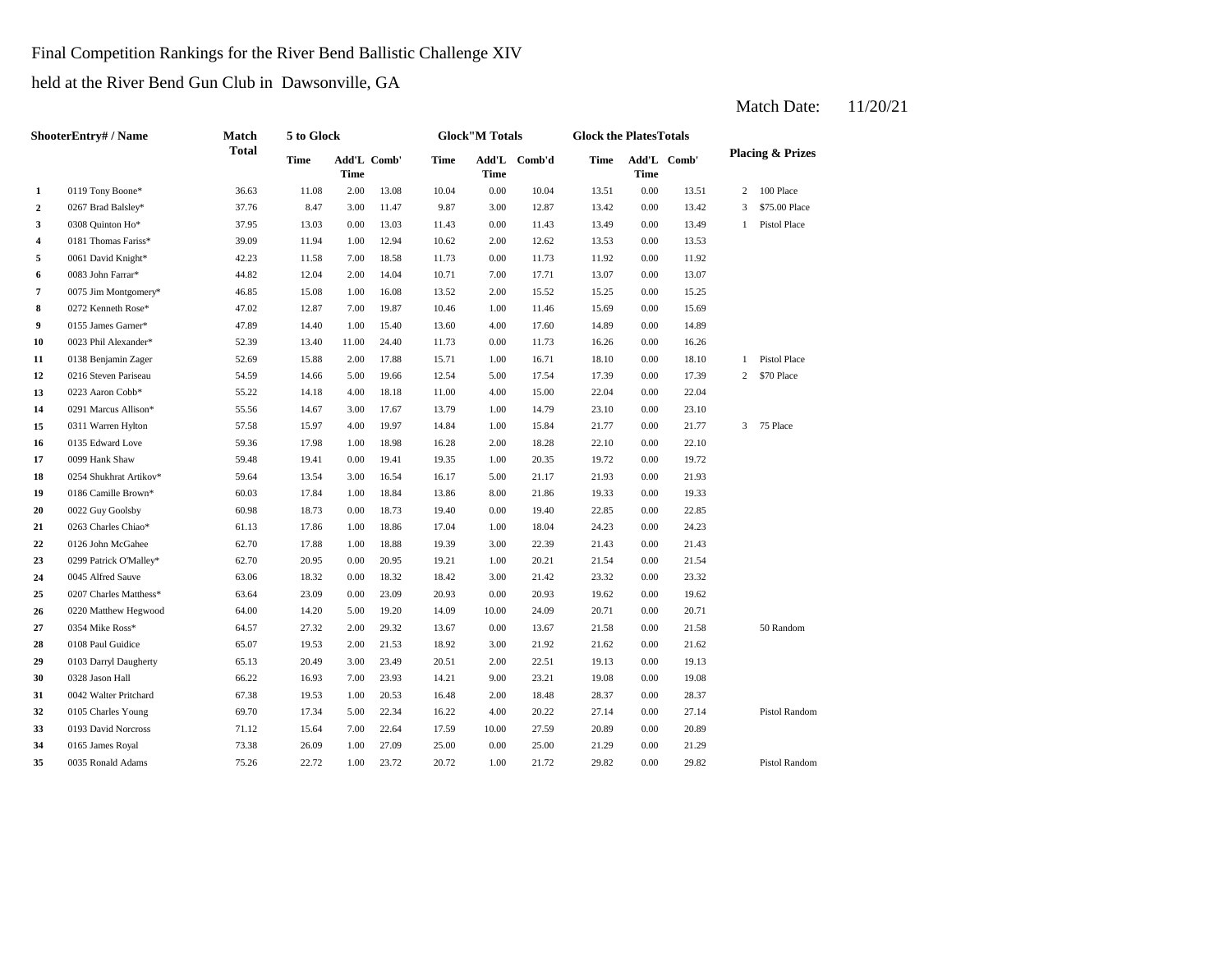|    | ShooterEntry# / Name    | Match        | 5 to Glock |                            |        |        | <b>Glock</b> "M Totals |              | <b>Glock the PlatesTotals</b> |                            |        |                             |
|----|-------------------------|--------------|------------|----------------------------|--------|--------|------------------------|--------------|-------------------------------|----------------------------|--------|-----------------------------|
|    |                         | <b>Total</b> | Time       | Add'L Comb'<br><b>Time</b> |        | Time   | <b>Time</b>            | Add'L Comb'd | Time                          | Add'L Comb'<br><b>Time</b> |        | <b>Placing &amp; Prizes</b> |
| 36 | 0132 Blaine Collins     | 75.34        | 20.48      | 4.00                       | 24.48  | 17.95  | 0.00                   | 17.95        | 32.91                         | $0.00\,$                   | 32.91  |                             |
| 37 | 0202 Brian Thompson     | 77.15        | 20.76      | 10.00                      | 30.76  | 16.97  | 10.00                  | 26.97        | 19.42                         | 0.00                       | 19.42  |                             |
| 38 | 0072 Blaine Johnson     | 77.58        | 20.66      | 7.00                       | 27.66  | 21.83  | 3.00                   | 24.83        | 25.09                         | 0.00                       | 25.09  |                             |
| 39 | 0195 Stephen Mceuen     | 79.14        | 21.59      | 3.00                       | 24.59  | 22.25  | 2.00                   | 24.25        | 30.30                         | 0.00                       | 30.30  | 50 Random                   |
| 40 | 0112 Jamie Sue Sloan    | 84.88        | 27.89      | 5.00                       | 32.89  | 23.91  | 1.00                   | 24.91        | 27.08                         | 0.00                       | 27.08  |                             |
| 41 | 0297 Daniel Hix         | 85.13        | 13.37      | 14.00                      | 27.37  | 19.83  | 12.00                  | 31.83        | 25.93                         | 0.00                       | 25.93  |                             |
| 42 | 0053 Derek Burton       | 85.72        | 25.70      | 3.00                       | 28.70  | 22.39  | 1.00                   | 23.39        | 33.63                         | 0.00                       | 33.63  |                             |
| 43 | 0249 Robert Temple      | 86.73        | 32.37      | 1.00                       | 33.37  | 22.31  | 3.00                   | 25.31        | 28.05                         | 0.00                       | 28.05  |                             |
| 44 | 0168 Francine Locke     | 87.10        | 35.55      | 0.00                       | 35.55  | 28.36  | 0.00                   | 28.36        | 23.19                         | 0.00                       | 23.19  |                             |
| 45 | 0265 Marcelino Aviles   | 88.56        | 22.02      | 3.00                       | 25.02  | 28.64  | 1.00                   | 29.64        | 33.90                         | 0.00                       | 33.90  |                             |
| 46 | 0011 F Lovelace         | 91.39        | 16.81      | 1.00                       | 17.81  | 19.15  | 5.00                   | 24.15        | 29.43                         | 20.00                      | 49.43  | 2 year membership ren       |
| 47 | 0241 Chris Evans        | 91.96        | 25.44      | 7.00                       | 32.44  | 23.11  | 3.00                   | 26.11        | 33.41                         | 0.00                       | 33.41  |                             |
| 48 | 0027 John O'Connor      | 93.51        | 21.93      | 10.00                      | 31.93  | 19.16  | 1.00                   | 20.16        | 41.42                         | 0.00                       | 41.42  |                             |
| 49 | 0226 Donald Goodfellow  | 94.36        | 33.76      | 0.00                       | 33.76  | 31.91  | 1.00                   | 32.91        | 27.69                         | 0.00                       | 27.69  |                             |
| 50 | 0284 Euel Fleshman      | 95.08        | 24.97      | 1.00                       | 25.97  | 19.83  | 5.00                   | 24.83        | 34.28                         | 10.00                      | 44.28  |                             |
| 51 | 0259 Frank Eldridge Jr. | 95.25        | 28.11      | 5.00                       | 33.11  | 21.19  | 1.00                   | 22.19        | 29.95                         | 10.00                      | 39.95  |                             |
| 52 | 0148 Thomas Lowe        | 98.65        | 30.30      | 4.00                       | 34.30  | 25.73  | 4.00                   | 29.73        | 34.62                         | 0.00                       | 34.62  |                             |
| 53 | 0237 Hunter Freeman     | 100.22       | 18.59      | 11.00                      | 29.59  | 14.22  | 10.00                  | 24.22        | 26.41                         | 20.00                      | 46.41  |                             |
| 54 | 0199 Kenneth Kerr       | 100.50       | 27.77      | 2.00                       | 29.77  | 21.66  | 11.00                  | 32.66        | 38.07                         | 0.00                       | 38.07  |                             |
| 55 | 0234 Kent Evans         | 102.40       | 18.10      | 2.00                       | 20.10  | 17.93  | 2.00                   | 19.93        | 32.37                         | 30.00                      | 62.37  |                             |
| 56 | 0095 Robert Seymour     | 109.31       | 30.26      | 11.00                      | 41.26  | 22.18  | 12.00                  | 34.18        | 33.87                         | 0.00                       | 33.87  |                             |
| 57 | 0159 Lisa King          | 126.18       | 32.98      | 5.00                       | 37.98  | 31.24  | 8.00                   | 39.24        | 48.96                         | 0.00                       | 48.96  |                             |
| 58 | 0018 Thomas Matzick     | 134.23       | 29.38      | 4.00                       | 33.38  | 26.67  | 11.00                  | 37.67        | 53.18                         | 10.00                      | 63.18  |                             |
| 59 | 0116 Truitt Mallory     | 136.68       | 35.60      | 2.00                       | 37.60  | 31.62  | 11.00                  | 42.62        | 46.46                         | 10.00                      | 56.46  |                             |
| 60 | 0171 Robert Guidice     | 136.91       | 22.73      | 15.00                      | 37.73  | 21.53  | 8.00                   | 29.53        | 59.65                         | 10.00                      | 69.65  |                             |
| 61 | 0058 Charles Elkins     | 137.24       | 41.30      | 2.00                       | 43.30  | 36.98  | 5.00                   | 41.98        | 51.96                         | 0.00                       | 51.96  |                             |
| 62 | 0174 Connor Miller      | 137.33       | 23.80      | 2.00                       | 25.80  | 20.85  | 7.00                   | 27.85        | 43.68                         | 40.00                      | 83.68  |                             |
| 63 | 0016 Greg Walker        | 146.95       | 27.19      | 4.00                       | 31.19  | 28.42  | 2.00                   | 30.42        | 55.34                         | 30.00                      | 85.34  | 50 Random                   |
| 64 | 0038 Frank Rietta       | 149.68       | 54.48      | 0.00                       | 54.48  | 50.55  | 0.00                   | 50.55        | 44.65                         | 0.00                       | 44.65  |                             |
| 65 | 0141 Joseph Zager       | 154.36       | 50.48      | 7.00                       | 57.48  | 54.01  | 1.00                   | 55.01        | 41.87                         | 0.00                       | 41.87  |                             |
| 66 | 0306 Jeff Alexander Sr. | 169.73       | 24.96      | 2.00                       | 26.96  | 30.28  | 2.00                   | 32.28        | 60.49                         | 50.00                      | 110.49 |                             |
| 67 | 0303 Jeff Alexander Jr  | 197.86       | 37.10      | 9.00                       | 46.10  | 43.49  | 9.00                   | 52.49        | 69.27                         | 30.00                      | 99.27  |                             |
| 68 | 0286 John McCarley      | 204.27       | 20.20      | 9.00                       | 29.20  | 33.69  | 17.00                  | 50.69        | 54.38                         | 70.00                      | 124.38 |                             |
| 69 | 0059 Denton Elkins      | 252.52       | 20.51      | 25.00                      | 45.51  | 44.93  | 25.00                  | 69.93        | 67.08                         | 70.00                      | 137.08 |                             |
| 70 | 0214 Matt Lunsford      | 304.12       | 17.21      | 8.00                       | 25.21  | 15.36  | 2.00                   | 17.36        | 111.55                        | 150.00                     | 261.55 |                             |
| 71 | 0176 Brett Miller       | 623.62       | 22.60      | 2.00                       | 24.60  | 299.97 | 270.00                 | 569.97       | 29.05                         | 0.00                       | 29.05  |                             |
| 72 | 0281 Tim Welch          | 1,201.85     | 299.97     | 300.00                     | 599.97 | 299.97 | 270.00                 | 569.97       | 31.91                         | 0.00                       | 31.91  |                             |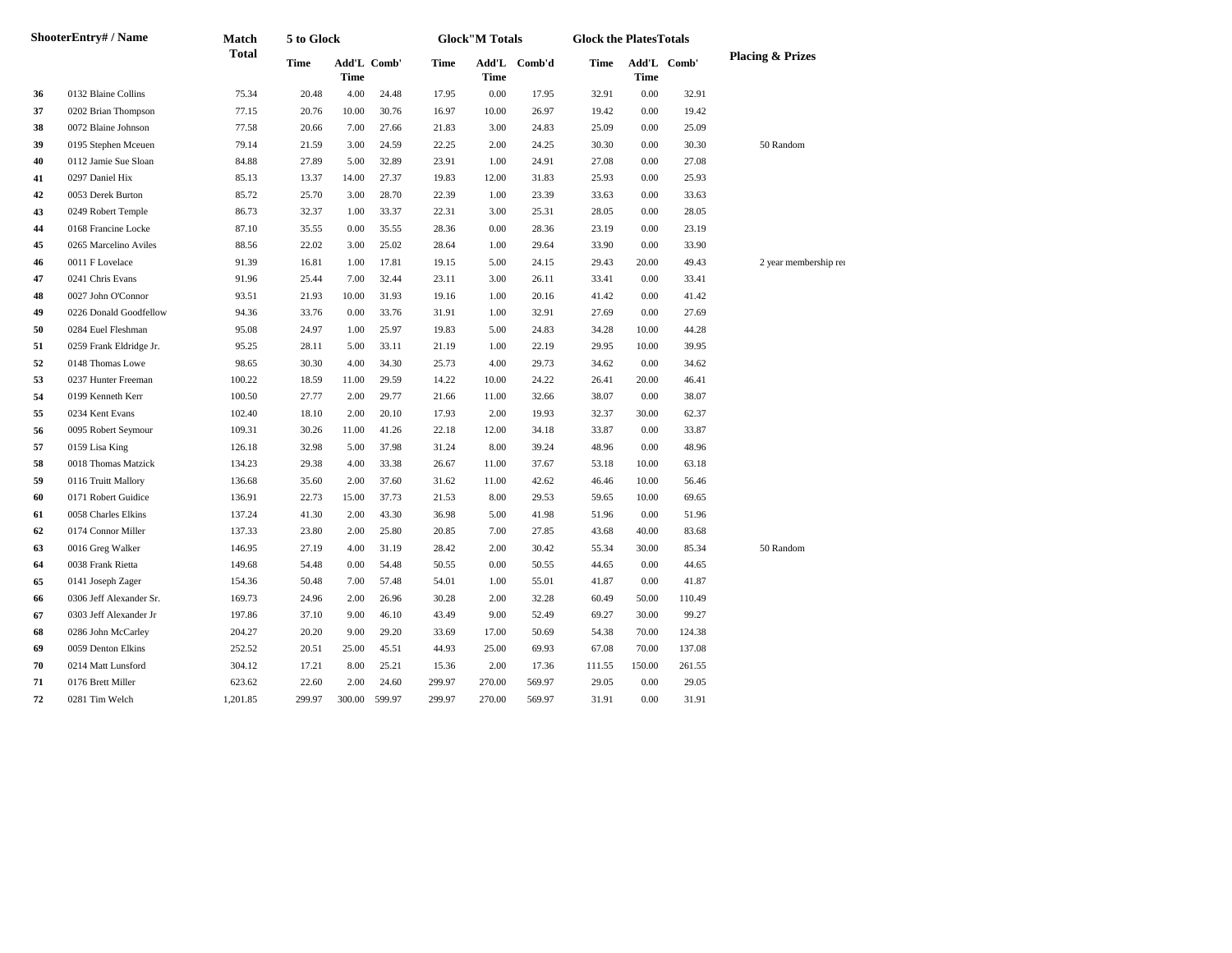Final Guardian Rankings for the River Bend Ballistic Challenge XIV

held at the River Bend Gun Club in Dawsonville, GA

| ShooterEntry# / Name    |                         | Match        | 5 to Glock  |                            |       | <b>Glock"M Totals</b> |                      |        |       | <b>Glock the PlatesTotals</b> |             |                             |                    |                               |  |  |
|-------------------------|-------------------------|--------------|-------------|----------------------------|-------|-----------------------|----------------------|--------|-------|-------------------------------|-------------|-----------------------------|--------------------|-------------------------------|--|--|
|                         |                         | <b>Total</b> | <b>Time</b> | Add'L Comb'<br><b>Time</b> |       | <b>Time</b>           | Add'L<br><b>Time</b> | Comb'd | Time  | <b>Time</b>                   | Add'L Comb' | <b>Placing &amp; Prizes</b> |                    | <b>Categories</b>             |  |  |
| 1                       | 0338 Christopher Lamm   | 53.49        | 17.29       | 0.00                       | 17.29 | 17.44                 | 0.00                 | 17.44  | 18.76 | 0.00                          | 18.76       |                             |                    |                               |  |  |
| $\mathbf{2}$            | 0316 Peter Laing        | 55.13        | 15.64       | 4.00                       | 19.64 | 14.30                 | 2.00                 | 16.30  | 19.19 | 0.00                          | 19.19       |                             |                    |                               |  |  |
| 3                       | 0261 Charles Chiao      | 61.18        | 21.08       | 1.00                       | 22.08 | 16.23                 | 3.00                 | 19.23  | 19.87 | 0.00                          | 19.87       | $\mathbf{1}$                | Pistol Place       |                               |  |  |
| $\overline{\mathbf{4}}$ | 0327 Jason Hall         | 67.39        | 15.80       | 5.00                       | 20.80 | 15.49                 | 2.00                 | 17.49  | 29.10 | 0.00                          | 29.10       | 2                           | 100 Place          |                               |  |  |
| 5                       | 0288 Jeremy Keener      | 70.02        | 19.55       | 1.00                       | 20.55 | 24.67                 | 3.00                 | 27.67  | 21.80 | 0.00                          | 21.80       | 3                           | 75 Place           |                               |  |  |
| 6                       | 0215 Steven Pariseau    | 71.09        | 13.81       | 5.00                       | 18.81 | 12.76                 | 2.00                 | 14.76  | 17.52 | 20.00                         | 37.52       |                             |                    |                               |  |  |
| 7                       | 0293 Duane Neal         | 71.29        | 13.67       | 4.00                       | 17.67 | 14.53                 | 15.00                | 29.53  | 24.09 | 0.00                          | 24.09       |                             |                    |                               |  |  |
| 8                       | 0032 Ronald Adams       | 74.38        | 23.41       | 2.00                       | 25.41 | 20.85                 | 1.00                 | 21.85  | 27.12 | 0.00                          | 27.12       |                             | 75 Super Senior    | Super Senior                  |  |  |
| 9                       | 0248 Robert Temple      | 78.53        | 23.22       | 4.00                       | 27.22 | 23.10                 | 0.00                 | 23.10  | 28.21 | 0.00                          | 28.21       |                             |                    | Super Senior                  |  |  |
| 10                      | 0088 Dan Seibert        | 79.80        | 20.14       | 5.00                       | 25.14 | 18.73                 | 5.00                 | 23.73  | 30.93 | 0.00                          | 30.93       |                             |                    |                               |  |  |
| 11                      | 0069 Jeffrey Prindle    | 84.26        | 19.21       | 3.00                       | 22.21 | 20.93                 | 5.00                 | 25.93  | 26.12 | 10.00                         | 36.12       |                             |                    |                               |  |  |
| 12                      | 0089 John Chrusciel     | 88.07        | 14.97       | 12.00                      | 26.97 | 14.95                 | 12.00                | 26.95  | 34.15 | 0.00                          | 34.15       |                             |                    |                               |  |  |
| 13                      | 0334 Tim Burks          | 89.67        | 26.77       | 2.00                       | 28.77 | 24.20                 | 1.00                 | 25.20  | 35.70 | 0.00                          | 35.70       |                             | 75 Challenged      | Senior, Challenged            |  |  |
| 13                      |                         | 89.67        | 26.77       | 2.00                       | 28.77 | 24.20                 | 1.00                 | 25.20  | 35.70 | 0.00                          | 35.70       |                             | 75 Senior          | Senior, Challenged            |  |  |
| 14                      | 0019 Ricky Burrell      | 92.43        | 16.69       | 12.00                      | 28.69 | 17.09                 | 19.00                | 36.09  | 27.65 | 0.00                          | 27.65       |                             |                    |                               |  |  |
| 15                      | 0250 John McNamara      | 95.80        | 31.52       | 4.00                       | 35.52 | 26.86                 | 5.00                 | 31.86  | 28.42 | 0.00                          | 28.42       |                             |                    | Senior                        |  |  |
| 16                      | 0294 Todd Pitts         | 96.29        | 21.89       | 9.00                       | 30.89 | 26.55                 | 3.00                 | 29.55  | 35.85 | 0.00                          | 35.85       |                             |                    |                               |  |  |
| 17                      | 0198 Kenneth Kerr       | 97.39        | 29.16       | 1.00                       | 30.16 | 29.46                 | 2.00                 | 31.46  | 35.77 | 0.00                          | 35.77       |                             |                    | Senior, Challenged            |  |  |
| 18                      | 0194 Stephen Mceuen     | 106.03       | 20.40       | 11.00                      | 31.40 | 26.88                 | 11.00                | 37.88  | 36.75 | 0.00                          | 36.75       |                             |                    | Senior                        |  |  |
| 19                      | 0283 Euel Fleshman      | 107.00       | 23.32       | 1.00                       | 24.32 | 19.28                 | 5.00                 | 24.28  | 38.40 | 20.00                         | 58.40       |                             |                    |                               |  |  |
| 20                      | 0330 Brittany Alexander | 109.25       | 27.43       | 3.00                       | 30.43 | 25.42                 | 8.00                 | 33.42  | 45.40 | 0.00                          | 45.40       |                             | 75 Guardian Female | Guardian Female               |  |  |
| 21                      | 0233 Kent Evans         | 115.37       | 19.88       | 7.00                       | 26.88 | 22.35                 | 11.00                | 33.35  | 35.14 | 20.00                         | 55.14       |                             |                    |                               |  |  |
| 22                      | 0264 Marcelino Aviles   | 116.09       | 23.52       | 7.00                       | 30.52 | 22.87                 | 3.00                 | 25.87  | 39.70 | 20.00                         | 59.70       |                             |                    | Super Senior                  |  |  |
| 23                      | 0289 LeeAnn Moody       | 116.45       | 19.25       | 26.00                      | 45.25 | 19.37                 | 7.00                 | 26.37  | 44.83 | 0.00                          | 44.83       |                             |                    | Guardian Female               |  |  |
| 24                      | 0247 Patricia Temple    | 122.07       | 37.78       | 7.00                       | 44.78 | 30.36                 | 5.00                 | 35.36  | 41.93 | 0.00                          | 41.93       |                             |                    | Guardian Female, Super Senior |  |  |
| 25                      | 0239 Chris Evans        | 131.90       | 22.40       | 8.00                       | 30.40 | 25.58                 | 6.00                 | 31.58  | 39.92 | 30.00                         | 69.92       |                             |                    |                               |  |  |
| 26                      | 0285 John McCarley      | 161.81       | 30.07       | 8.00                       | 38.07 | 23.91                 | 19.00                | 42.91  | 60.83 | 20.00                         | 80.83       |                             |                    |                               |  |  |
| 27                      | 0232 Paul Gwiazdzinski  | 271.44       | 44.08       | 7.00                       | 51.08 | 43.27                 | 3.00                 | 46.27  | 94.09 | 80.00                         | 174.09      |                             |                    | <b>Super Senior</b>           |  |  |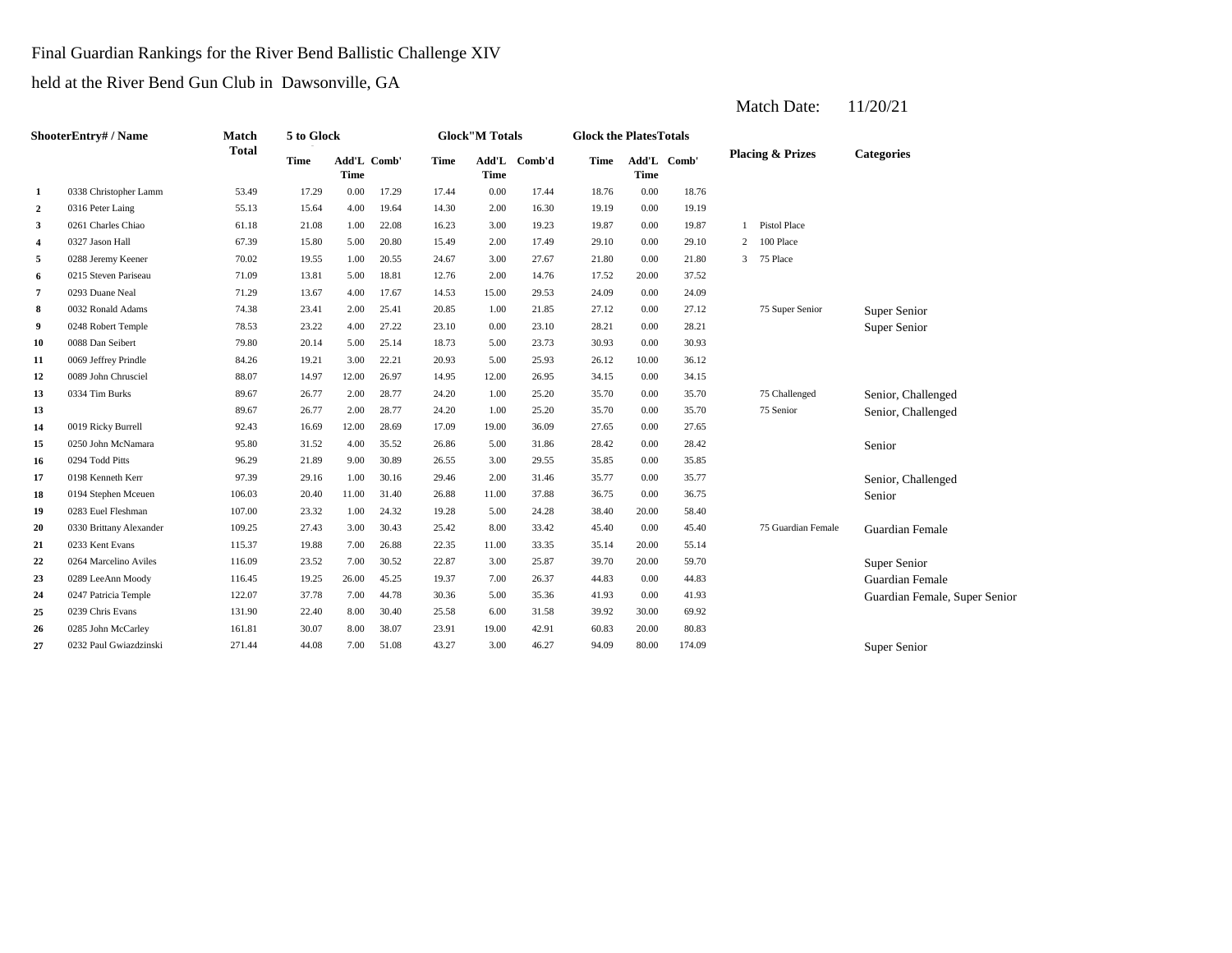Final Heavy Metal Rankings for the River Bend Ballistic Challenge XIV

held at the River Bend Gun Club in Dawsonville, GA

| ShooterEntry# / Name |                          | Match        | 5 to Glock  |             |             |             | <b>Glock"M Totals</b> |              | <b>Glock the PlatesTotals</b> |             |             |                             |                       |
|----------------------|--------------------------|--------------|-------------|-------------|-------------|-------------|-----------------------|--------------|-------------------------------|-------------|-------------|-----------------------------|-----------------------|
|                      |                          | <b>Total</b> | <b>Time</b> | <b>Time</b> | Add'L Comb' | <b>Time</b> | <b>Time</b>           | Add'L Comb'd | <b>Time</b>                   | <b>Time</b> | Add'L Comb' | <b>Placing &amp; Prizes</b> |                       |
| 1                    | 0270 Brad Balsley*       | 30.37        | 9.32        | 1.00        | 10.32       | 8.07        | 1.00                  | 9.07         | 10.98                         | 0.00        | 10.98       |                             |                       |
| $\boldsymbol{2}$     | 0346 Nick McAllister*    | 37.33        | 11.82       | 2.00        | 13.82       | 11.28       | 0.00                  | 11.28        | 12.23                         | 0.00        | 12.23       | $\mathbf{1}$                | Pistol Place          |
| 3                    | 0086 John Farrar*        | 38.89        | 11.96       | 1.00        | 12.96       | 11.54       | 1.00                  | 12.54        | 13.39                         | 0.00        | 13.39       |                             |                       |
| 4                    | 0122 Tony Boone*         | 41.76        | 14.36       | 0.00        | 14.36       | 12.80       | 1.00                  | 13.80        | 13.60                         | 0.00        | 13.60       |                             | 2 year membership ren |
| 5                    | 0068 Kenneth McCune*     | 45.23        | 15.67       | 0.00        | 15.67       | 13.41       | 0.00                  | 13.41        | 16.15                         | 0.00        | 16.15       |                             |                       |
| 6                    | 0184 Thomas Fariss*      | 47.19        | 13.05       | 1.00        | 14.05       | 11.72       | 6.00                  | 17.72        | 15.42                         | 0.00        | 15.42       |                             |                       |
| 7                    | 0077 Jim Montgomery*     | 51.30        | 17.29       | 1.00        | 18.29       | 13.79       | 3.00                  | 16.79        | 16.22                         | 0.00        | 16.22       |                             |                       |
| 8                    | 0130 Michael Miyaji*     | 51.77        | 13.29       | 1.00        | 14.29       | 13.39       | 3.00                  | 16.39        | 21.09                         | 0.00        | 21.09       |                             |                       |
| 9                    | 0224 Aaron Cobb*         | 52.64        | 14.97       | 2.00        | 16.97       | 13.28       | 1.00                  | 14.28        | 21.39                         | 0.00        | 21.39       |                             |                       |
| 10                   | 0275 Kenneth Rose*       | 53.85        | 14.33       | 4.00        | 18.33       | 12.74       | 7.00                  | 19.74        | 15.78                         | 0.00        | 15.78       |                             |                       |
| 11                   | 0158 James Garner*       | 61.05        | 17.94       | 1.00        | 18.94       | 20.06       | 5.00                  | 25.06        | 17.05                         | 0.00        | 17.05       |                             |                       |
| 12                   | 0145 Jonathan Hopkinson* | 66.92        | 13.16       | 3.00        | 16.16       | 15.35       | 13.00                 | 28.35        | 22.41                         | 0.00        | 22.41       |                             |                       |
| 13                   | 0191 Jackie Graham       | 70.03        | 19.21       | 2.00        | 21.21       | 17.95       | 3.00                  | 20.95        | 27.87                         | 0.00        | 27.87       | $\mathbf{1}$                | 100 Place             |
| 14                   | 0218 Steven Pariseau     | 88.22        | 13.69       | 19.00       | 32.69       | 13.02       | 18.00                 | 31.02        | 24.51                         | 0.00        | 24.51       | 2                           | \$20.00 Place         |
| 15                   | 0149 Thomas Lowe         | 90.64        | 31.37       | 0.00        | 31.37       | 27.65       | 0.00                  | 27.65        | 31.62                         | 0.00        | 31.62       | 3                           | Knife Place           |
| 16                   | 0049 Donald McKay        | 91.29        | 19.34       | 6.00        | 25.34       | 20.40       | 6.00                  | 26.40        | 29.55                         | 10.00       | 39.55       |                             |                       |
| 17                   | 0113 Jamie Sue Sloan     | 92.98        | 26.06       | 5.00        | 31.06       | 24.45       | 1.00                  | 25.45        | 36.47                         | 0.00        | 36.47       |                             |                       |
| 18                   | 0252 John McNamara       | 102.13       | 29.57       | 6.00        | 35.57       | 23.60       | 3.00                  | 26.60        | 39.96                         | 0.00        | 39.96       |                             |                       |
| 19                   | 0277 Lewis Moore         | 104.79       | 24.20       | 12.00       | 36.20       | 24.56       | 12.00                 | 36.56        | 32.03                         | 0.00        | 32.03       |                             |                       |
| 20                   | 0319 Mark Huth           | 109.13       | 19.29       | 7.00        | 26.29       | 23.39       | 28.00                 | 51.39        | 31.45                         | 0.00        | 31.45       |                             |                       |
| 21                   | 0036 Ronald Adams        | 111.07       | 23.33       | 5.00        | 28.33       | 25.34       | 4.00                  | 29.34        | 33.40                         | 20.00       | 53.40       |                             |                       |
| 22                   | 0127 Shannon McGill*     | 117.68       | 21.20       | 9.00        | 30.20       | 23.71       | 3.00                  | 26.71        | 40.77                         | 20.00       | 60.77       |                             |                       |
| 23                   | 0030 John O'Connor       | 117.83       | 23.85       | 15.00       | 38.85       | 21.25       | 19.00                 | 40.25        | 38.73                         | 0.00        | 38.73       |                             |                       |
| 24                   | 0097 Robert Seymour      | 118.88       | 29.83       | 20.00       | 49.83       | 23.72       | 13.00                 | 36.72        | 32.33                         | 0.00        | 32.33       |                             |                       |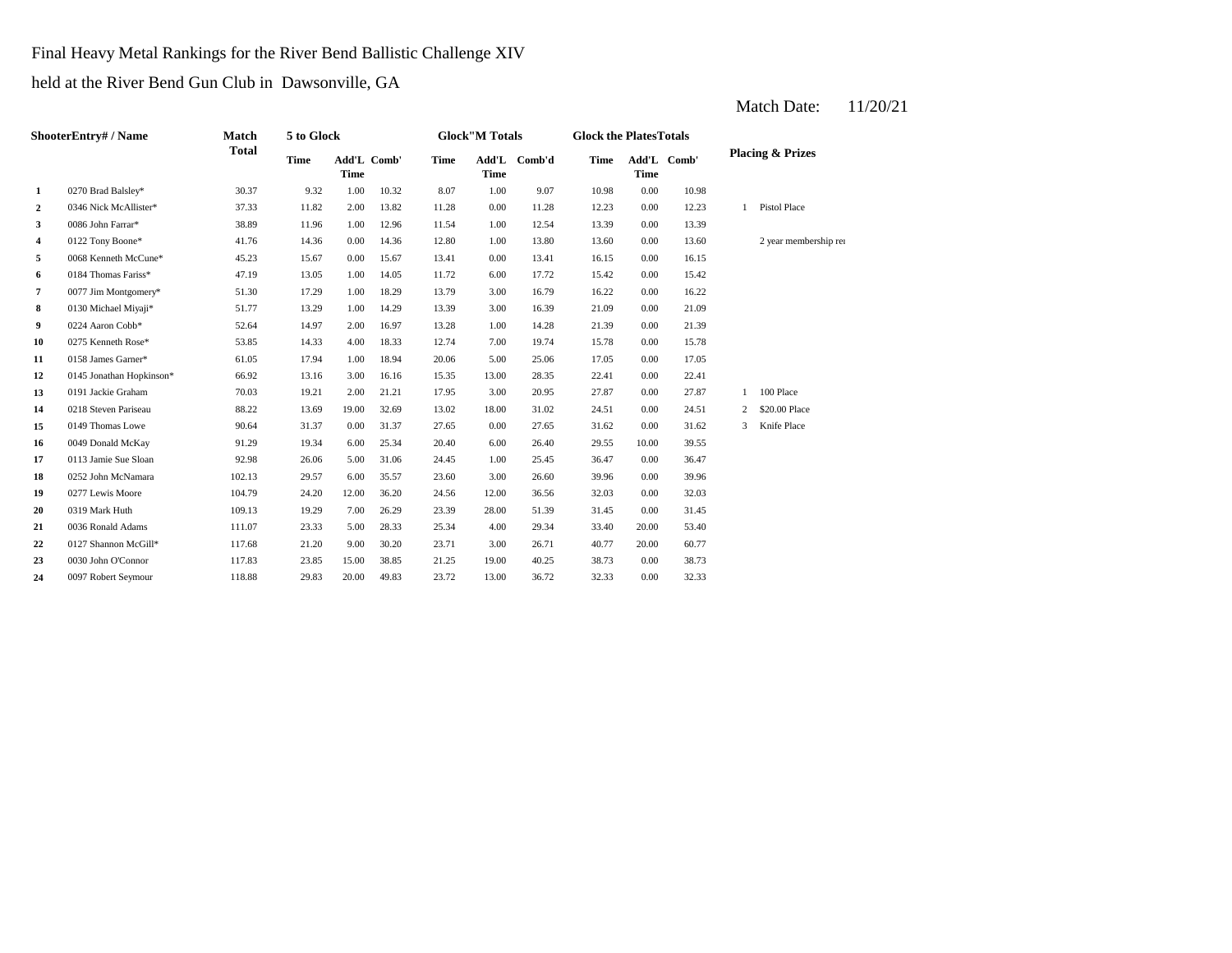Final Major Sub Rankings for the River Bend Ballistic Challenge XIV

held at the River Bend Gun Club in Dawsonville, GA

| ShooterEntry# / Name |                          | Match        | 5 to Glock                 |      |             |             | <b>Glock"M Totals</b> |        | <b>Glock the Plates Totals</b> |             |             |                             |               |
|----------------------|--------------------------|--------------|----------------------------|------|-------------|-------------|-----------------------|--------|--------------------------------|-------------|-------------|-----------------------------|---------------|
|                      |                          | <b>Total</b> | <b>Time</b><br><b>Time</b> |      | Add'L Comb' | <b>Time</b> | Add'L<br><b>Time</b>  | Comb'd | <b>Time</b>                    | <b>Time</b> | Add'L Comb' | <b>Placing &amp; Prizes</b> |               |
| 1                    | 0118 Tony Boone*         | 33.29        | 9.40                       | 1.00 | 10.40       | 8.96        | 0.00                  | 8.96   | 13.93                          | 0.00        | 13.93       |                             |               |
| $\mathbf{2}$         | 0082 John Farrar*        | 33.45        | 7.71                       | 1.00 | 8.71        | 8.48        | 1.00                  | 9.48   | 15.26                          | 0.00        | 15.26       |                             |               |
| 3                    | 0271 Kenneth Rose*       | 37.16        | 8.58                       | 2.00 | 10.58       | 8.60        | 0.00                  | 8.60   | 17.98                          | 0.00        | 17.98       | $\mathbf{1}$                | Pistol Place  |
| 4                    | 0074 Jim Montgomery*     | 39.43        | 10.42                      | 0.00 | 10.42       | 8.88        | 3.00                  | 11.88  | 17.13                          | 0.00        | 17.13       |                             |               |
| 5                    | 0067 Kenneth McCune*     | 45.82        | 10.23                      | 0.00 | 10.23       | 10.01       | 1.00                  | 11.01  | 14.58                          | 10.00       | 24.58       |                             |               |
| 6                    | 0137 Benjamin Zager*     | 46.75        | 14.39                      | 0.00 | 14.39       | 13.60       | 0.00                  | 13.60  | 18.76                          | 0.00        | 18.76       |                             |               |
| 7                    | 0128 Michael Miyaji*     | 50.71        | 10.21                      | 2.00 | 12.21       | 11.41       | 0.00                  | 11.41  | 27.09                          | 0.00        | 27.09       |                             |               |
| 8                    | 0180 Thomas Fariss*      | 51.39        | 8.08                       | 0.00 | 8.08        | 7.78        | 1.00                  | 8.78   | 14.53                          | 20.00       | 34.53       |                             |               |
| 9                    | 0332 Steven Pariseau     | 51.51        | 9.48                       | 2.00 | 11.48       | 10.81       | 2.00                  | 12.81  | 17.22                          | 10.00       | 27.22       | $\mathbf{1}$                | \$70 Place    |
| 10                   | 0154 James Garner*       | 57.04        | 12.70                      | 1.00 | 13.70       | 12.21       | 0.00                  | 12.21  | 21.13                          | 10.00       | 31.13       |                             |               |
| 11                   | 0125 John McGahee        | 57.98        | 12.14                      | 2.00 | 14.14       | 13.43       | 1.00                  | 14.43  | 29.41                          | 0.00        | 29.41       | 2                           | \$50.00 Place |
| 12                   | 0143 Jonathan Hopkinson* | 62.64        | 9.39                       | 1.00 | 10.39       | 14.43       | 1.00                  | 15.43  | 26.82                          | 10.00       | 36.82       |                             |               |
| 13                   | 0257 Todd MacLean*       | 63.00        | 14.54                      | 0.00 | 14.54       | 12.39       | 0.00                  | 12.39  | 26.07                          | 10.00       | 36.07       |                             |               |
| 14                   | 0078 Wallace Knight*     | 74.29        | 11.27                      | 0.00 | 11.27       | 9.93        | 5.00                  | 14.93  | 18.09                          | 30.00       | 48.09       |                             |               |
| 15                   | 0048 Donald McKay        | 78.14        | 13.89                      | 0.00 | 13.89       | 16.66       | 0.00                  | 16.66  | 27.59                          | 20.00       | 47.59       | 3                           | Knife Place   |
| 16                   | 0190 Jackie Graham       | 105.70       | 12.13                      | 1.00 | 13.13       | 14.44       | 1.00                  | 15.44  | 27.13                          | 50.00       | 77.13       |                             |               |
| 17                   | 0026 John O'Connor       | 147.07       | 14.28                      | 5.00 | 19.28       | 15.14       | 2.00                  | 17.14  | 50.65                          | 60.00       | 110.65      |                             |               |
| 18                   | 0034 Ronald Adams        | 149.91       | 13.27                      | 1.00 | 14.27       | 13.42       | 2.00                  | 15.42  | 30.22                          | 90.00       | 120.22      |                             |               |
| 19                   | 0094 Robert Seymour      | 155.59       | 16.98                      | 5.00 | 21.98       | 18.02       | 4.00                  | 22.02  | 31.59                          | 80.00       | 111.59      |                             |               |
| 20                   | 0230 Charles Cook        | 158.28       | 15.70                      | 4.00 | 19.70       | 22.85       | 11.00                 | 33.85  | 54.73                          | 50.00       | 104.73      |                             |               |
| 21                   | 0251 John McNamara       | 159.85       | 19.40                      | 8.00 | 27.40       | 17.06       | 4.00                  | 21.06  | 51.39                          | 60.00       | 111.39      |                             |               |
| 22                   | 0020 Ricky Burrell       | 186.76       | 11.24                      | 2.00 | 13.24       | 15.71       | 29.00                 | 44.71  | 58.81                          | 70.00       | 128.81      |                             |               |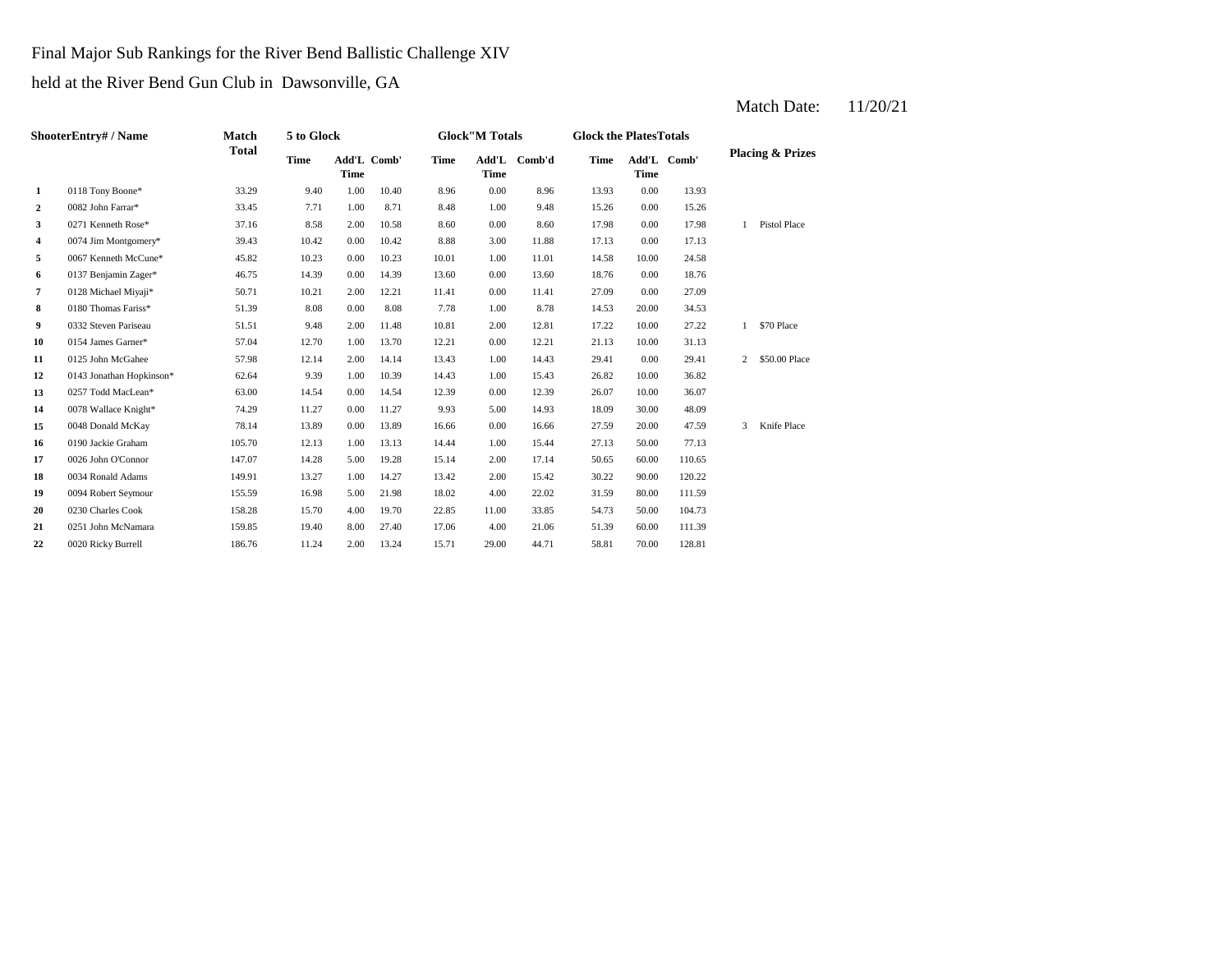Final Master Stock Rankings for the River Bend Ballistic Challenge XIV

held at the River Bend Gun Club in Dawsonville, GA

| ShooterEntry# / Name |                          | Match        | 5 to Glock  |                            |       |       | <b>Glock"M Totals</b> |        | <b>Glock the PlatesTotals</b> |             |             |                             |                     |
|----------------------|--------------------------|--------------|-------------|----------------------------|-------|-------|-----------------------|--------|-------------------------------|-------------|-------------|-----------------------------|---------------------|
|                      |                          | <b>Total</b> | <b>Time</b> | Add'L Comb'<br><b>Time</b> |       | Time  | Add'L<br><b>Time</b>  | Comb'd | Time                          | <b>Time</b> | Add'L Comb' | <b>Placing &amp; Prizes</b> |                     |
| 1                    | 0269 Brad Balsley*       | 29.03        | 8.17        | 1.00                       | 9.17  | 8.65  | 0.00                  | 8.65   | 11.21                         | 0.00        | 11.21       |                             | Pistol MatchMeister |
| $\mathbf{2}$         | 0062 David Knight*       | 34.56        | 13.39       | 0.00                       | 13.39 | 11.52 | 0.00                  | 11.52  | 9.65                          | 0.00        | 9.65        |                             | Pistol Place        |
| 3                    | 0345 Nick McAllister*    | 35.08        | 11.45       | 0.00                       | 11.45 | 11.01 | 0.00                  | 11.01  | 12.62                         | 0.00        | 12.62       | 2                           | 100 Place           |
| 4                    | 0183 Thomas Fariss*      | 35.09        | 11.96       | 0.00                       | 11.96 | 11.35 | 0.00                  | 11.35  | 11.78                         | 0.00        | 11.78       | 3                           | 75 Place            |
| 5                    | 0121 Tony Boone*         | 35.70        | 10.58       | 1.00                       | 11.58 | 9.89  | 0.00                  | 9.89   | 14.23                         | 0.00        | 14.23       |                             |                     |
| 6                    | 0309 Quinton Ho*         | 36.06        | 13.39       | 1.00                       | 14.39 | 11.09 | 0.00                  | 11.09  | 10.58                         | 0.00        | 10.58       |                             | 50 Random           |
| $\overline{7}$       | 0085 John Farrar*        | 36.69        | 11.24       | 2.00                       | 13.24 | 10.65 | 1.00                  | 11.65  | 11.80                         | 0.00        | 11.80       |                             |                     |
| 8                    | 0274 Kenneth Rose*       | 39.32        | 11.28       | 1.00                       | 12.28 | 10.38 | 2.00                  | 12.38  | 14.66                         | 0.00        | 14.66       |                             |                     |
| 9                    | 0353 Joseph Parent* III  | 42.66        | 10.68       | 4.00                       | 14.68 | 11.55 | 4.00                  | 15.55  | 12.43                         | 0.00        | 12.43       |                             |                     |
| 10                   | 0144 Jonathan Hopkinson* | 46.95        | 12.46       | 4.00                       | 16.46 | 13.02 | 0.00                  | 13.02  | 17.47                         | 0.00        | 17.47       |                             | 50 Random           |
| 11                   | 0076 Jim Montgomery*     | 47.32        | 15.69       | 0.00                       | 15.69 | 13.73 | 2.00                  | 15.73  | 15.90                         | 0.00        | 15.90       |                             |                     |
| 12                   | 0157 James Garner*       | 47.74        | 14.47       | 0.00                       | 14.47 | 12.75 | 6.00                  | 18.75  | 14.52                         | 0.00        | 14.52       |                             |                     |
| 13                   | 0295 Maddie Mahaney*     | 50.20        | 16.36       | 4.00                       | 20.36 | 14.37 | 0.00                  | 14.37  | 15.47                         | 0.00        | 15.47       |                             | 50 Random           |
| 14                   | 0292 Marcus Allison*     | 51.36        | 15.59       | 3.00                       | 18.59 | 15.50 | 2.00                  | 17.50  | 15.27                         | 0.00        | 15.27       |                             |                     |
| 15                   | 0188 Camille Brown*      | 51.48        | 16.73       | 0.00                       | 16.73 | 14.07 | 4.00                  | 18.07  | 16.68                         | 0.00        | 16.68       |                             |                     |
| 16                   | 0279 Jason Smith*        | 57.82        | 13.26       | 2.00                       | 15.26 | 11.11 | 14.00                 | 25.11  | 17.45                         | 0.00        | 17.45       |                             |                     |
| 17                   | 0106 Mark Hammond*       | 58.69        | 16.74       | 8.00                       | 24.74 | 15.56 | 0.00                  | 15.56  | 18.39                         | 0.00        | 18.39       |                             |                     |
| 18                   | 0209 Charles Matthess*   | 61.37        | 23.93       | 0.00                       | 23.93 | 20.47 | 0.00                  | 20.47  | 16.97                         | 0.00        | 16.97       |                             |                     |
| 19                   | 0300 Patrick O'Malley*   | 63.04        | 19.82       | 0.00                       | 19.82 | 19.80 | 3.00                  | 22.80  | 20.42                         | 0.00        | 20.42       |                             |                     |
| 20                   | 0326 Phil Alexander*     | 93.40        | 12.87       | 9.00                       | 21.87 | 13.41 | 19.00                 | 32.41  | 29.12                         | 10.00       | 39.12       |                             |                     |
| 21                   | 0203 Brian Thompson      | 101.21       | 17.87       | 4.00                       | 21.87 | 15.70 | 3.00                  | 18.70  | 30.64                         | 30.00       | 60.64       |                             |                     |
| 22                   | 0029 John O'Connor       | 107.24       | 22.82       | 1.00                       | 23.82 | 25.94 | 19.00                 | 44.94  | 38.48                         | 0.00        | 38.48       |                             |                     |
| 23                   | 0242 Chris Evans         | 110.04       | 23.47       | 3.00                       | 26.47 | 28.63 | 17.00                 | 45.63  | 37.94                         | 0.00        | 37.94       |                             |                     |
| 24                   | 0235 Kent Evans          | 141.06       | 20.18       | 24.00                      | 44.18 | 22.86 | 31.00                 | 53.86  | 33.02                         | 10.00       | 43.02       |                             |                     |
| 25                   | 0304 Jeff Alexander Jr   | 179.33       | 35.76       | 15.00                      | 50.76 | 36.57 | 18.00                 | 54.57  | 64.00                         | 10.00       | 74.00       |                             |                     |
| 26                   | 0238 Hunter Freeman      | 243.64       | 19.33       | 28.00                      | 47.33 | 15.98 | 21.00                 | 36.98  | 49.33                         | 110.00      | 159.33      |                             |                     |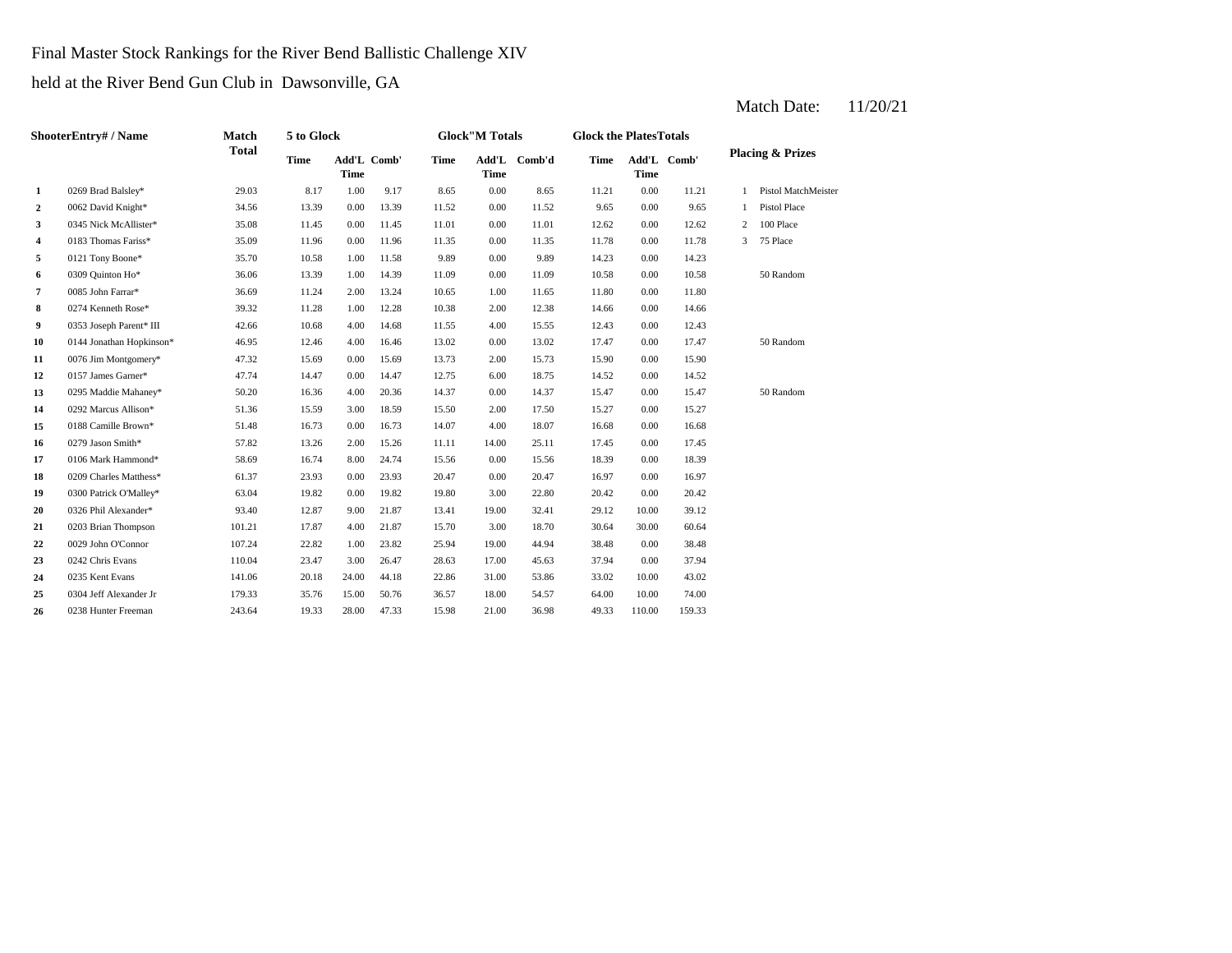Final SubCompact Rankings for the River Bend Ballistic Challenge XIV

held at the River Bend Gun Club in Dawsonville, GA

**2** 0.060 David Knight\* 35.31 12.83 0.00 12.83 11.77 0.00 11.77 10.71 0.00 **3** 0117 Tony Boone\* 36.47 10.75 2.00 12.75 9.77 1.00 10.77 12.95 0.00 12.95 **4** 2.00 12.83 **5** 1.00 14.37 0179 Thomas Fariss\* 40.79 12.74 1.00 13.74 11.68 12.68 0.00 **6** 2.00 0.079 Wallace Knight\* **46.27** 15.55 1.00 16.55 14.28 2.00 16.28 13.44 0.00 13.44 **7** 0066 Kenneth McCune\* **47.90** 15.65 0.00 15.65 13.34 2.00 15.34 16.91 **8** 1.00 0.050 Chris Edwards\* **47.95** 16.24 0.00 16.24 14.51 1.00 15.51 16.20 **9** 0091 Jeff Robinson 52.25 15.12 1.00 16.12 14.54 1.00 15.54 20.59 0.00 **10**  $0.0222$  Aaron Cobb\* 53.03 14.92 0.00 14.92 13.65 3.00 16.65 21.46 **11** 0142 Jonathan Hopkinson\* 54.51 13.09 7.00 20.09 12.22 1.00 13.22 21.20 0.00 **12** 2.00 16.35 0153 James Garner\* 55.12 15.26 6.00 21.26 15.51 17.51 0.00 16.35 **13** 3.00 22.62 0253 Shukhrat Artikov\* 55.44 15.38 1.00 16.38 13.44 **14** 0290 Marcus Allison\* 55.53 13.62 3.00 16.62 13.95 1.00 14.95 23.96 **15** 0073 Jim Montgomery\* 55.67 15.30 0.00 15.30 12.31 11.00 23.31 17.06 0.00 **16** 0134 Edward Love 62.64 17.16 3.00 20.16 16.20 9.00 25.20 17.28 0.00 17.28 **17** 0298 Patrick O'Malley\* 63.00 20.76 1.00 21.76 19.01 1.00 20.01 21.23 0.00 **18** 0331 Steven Pariseau 67.36 14.48 8.00 22.48 13.47 13.00 26.47 18.41 0.00 18.41 **19** 0152 Randy Collins 68.35 19.50 1.00 20.50 17.24 6.00 23.24 24.61 0.00 **20** 0.00 262 Charles Chiao\* 68.74 23.27 0.00 23.27 21.23 0.00 21.23 24.24 0.00 24.24 **21** 0189 Jackie Graham 69.33 17.52 2.00 19.52 19.52 3.00 22.52 27.29 **22 0064 Karl Snell 22.02 17.63 20.63 16.85 4.00 20.85 30.54 23**  $0124$  John McGahee  $14.37$   $18.16$   $2.00$   $20.16$   $22.18$   $3.00$   $25.18$   $29.03$   $0.00$ **24** 4.00 28.39 0102 Darryl Daugherty 74.61 18.93 5.00 23.93 18.29 22.29 0.00 28.39 25 0107 Paul Guidice  $\begin{array}{cccc} 77.67 & 19.18 & 2.00 & 21.18 & 16.69 & 7.00 & 23.69 & 32.80 \end{array}$ **26** 1.00 33.60 0240 Chris Evans 85.00 24.78 0.00 24.78 25.62 **27** 0033 Ronald Adams **93.84** 22.32 15.00 37.32 22.76 2.00 24.76 31.76 **28** 4.00 27.85 0093 Robert Seymour 99.52 27.71 16.00 43.71 23.96 27.96 **29** 12.00 32.58 0206 Charles Matthess\* 104.03 29.90 1.00 30.90 28.55 40.55 0.00 **30** 0111 Jamie Sue Sloan 108.37 28.44 6.00 34.44 23.63 7.00 30.63 43.30 0.00 43.30 **31** 6.00 31.58 0352 Kyler Thrasher 117.35 23.17 4.00 27.17 22.60 **32** 0178 Timothy Smith 120.85 40.18 4.00 44.18 36.70 2.00 38.70 37.97 **33** 0244 Alexander Zager 121.69 26.16 13.00 39.16 23.93 6.00 29.93 52.60 0.00 **34 4 0323** James Ford III **126.82 14.59 15.00 29.59 12.95 46.00 58.95 28.28 10.00 35** 30.00 53.22 50 Random 35.64 23.67 6.00 29.67 23.95 30.00 53.95 53.22 53.22 50 Random 38.28 0025 John O'Connor 136.84 23.67 6.00 29.67 23.95 53.95 0.00 53.22 52.60 2 year membership renewal Random 0.00 37.97 28.60 30.00 61.58 32.58 0.00 27.85 24.76 0.00 31.76 26.62 33.60 0.00 33.60 50 Random 2 year membership ren 0107 Paul Guidice 200 27.67 19.18 2.00 21.18 16.69 7.00 23.69 32.80 0.00 32.80 29.03 0.00 30.54 22.52 0.00 27.29 0064 Karl Snell 20.85 20.02 17.63 3.00 20.63 16.85 4.00 20.85 24.61 3 \$20.00 Place 21.23 2 \$75.00 Place 17.06 0.00 23.96 16.44 0.00 22.62 21.20 0.00 21.46 20.59 1 Pistol Place 0.00 16.20 15.34 0.00 16.91 14.37 1 Pistol Place 50 Random 0081 John Farrar\* 20.39 11.16 4.00 15.16 10.40 2.00 12.40 12.83 0.00 12.83 10.71 2 100 Place **1** 0266 Brad Balsley\* 32.63 8.67 1.00 9.67 8.79 3.00 11.79 11.17 0.00 11.17 **Placing & Prizes Time Add'L Comb'd Time Add'L Comb' Time** Add'L Comb' **Time Add'L Time Time ShooterEntry# / Name Match Total 5 to Glock Time Glock"M Totals Glock the PlatesTotals**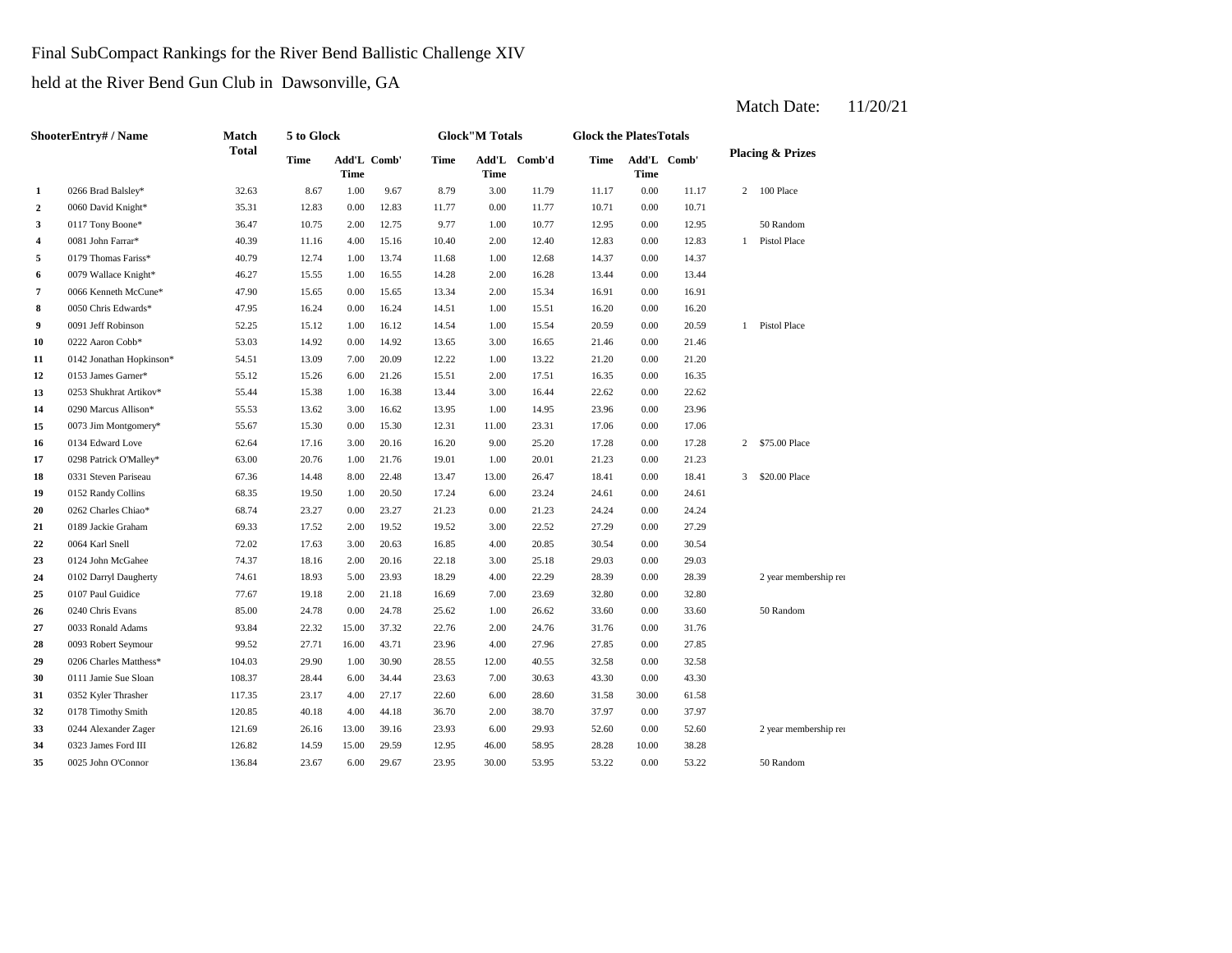| ShooterEntry# / Name |                       | Match  | 5 to Glock  |       |             | <b>Glock</b> "M Totals |               |        | <b>Glock the PlatesTotals</b> |               |       |                             |
|----------------------|-----------------------|--------|-------------|-------|-------------|------------------------|---------------|--------|-------------------------------|---------------|-------|-----------------------------|
|                      |                       | Total  | <b>Time</b> | Time  | Add'L Comb' | Time                   | Add'L<br>Time | Comb'd | Time                          | Add'L<br>Time | Comb' | <b>Placing &amp; Prizes</b> |
| 36                   | 0039 Kenneth Steakley | 176.93 | 17.38       | 23.00 | 40.38       | 17.78                  | 26.00         | 43.78  | 52.77                         | 40.00         | 92.77 |                             |
| 37                   | 0340 James Lowery     | 179.89 | 20.43       | 7.00  | 37.43       | 32.88                  | 19.00         | 51.88  | 40.58                         | 50.00         | 90.58 |                             |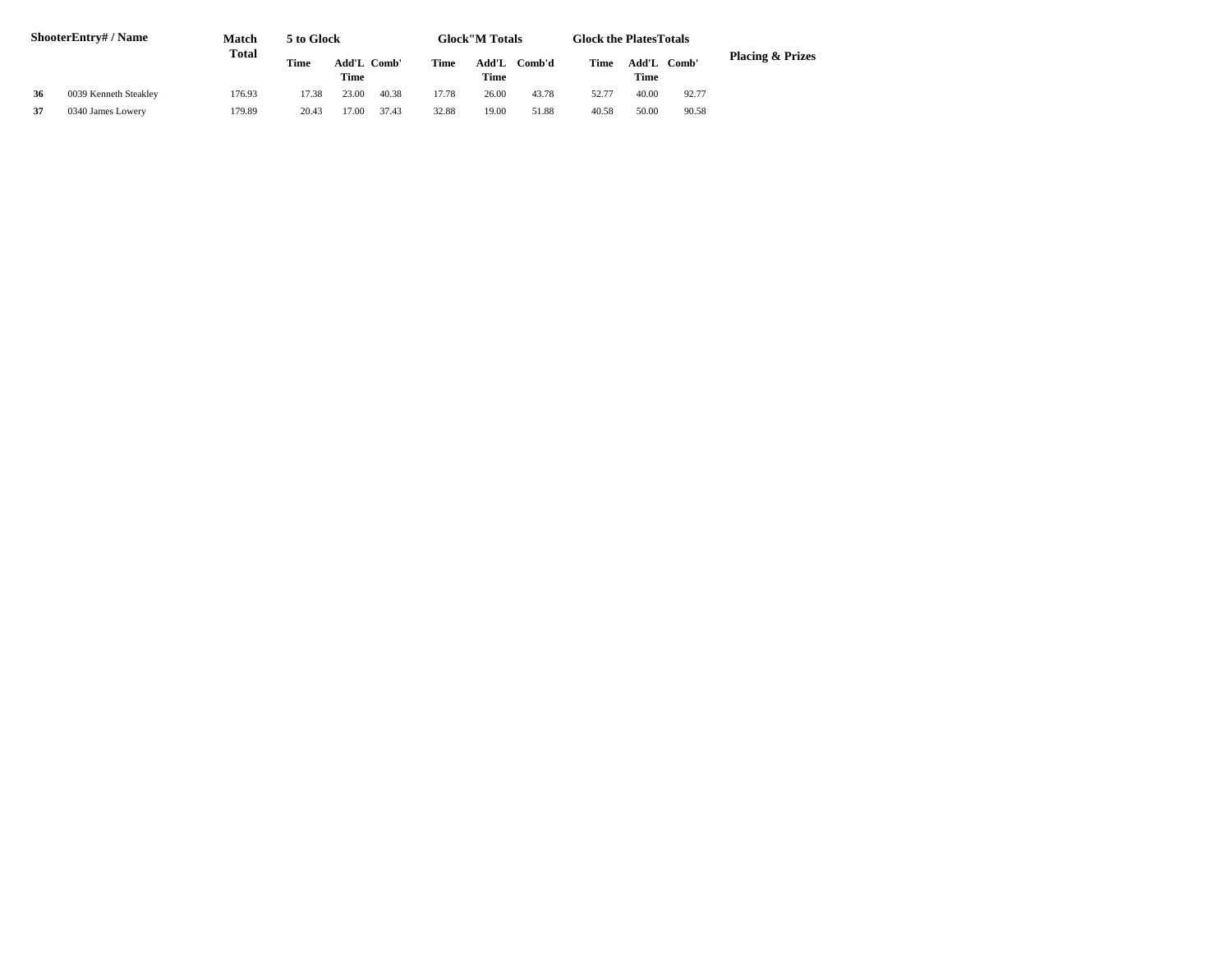Final Unlimited Rankings for the River Bend Ballistic Challenge XIV

held at the River Bend Gun Club in Dawsonville, GA

#### **2** 1.00 8.25 9.90 **3** 0344 Nick McAllister\* 35.03 9.91 3.00 12.91 9.83 0.00 9.83 12.29 0.00 **4** 0278 Jason Smith\* 35.92 10.84 1.00 11.84 9.67 1.00 10.67 13.41 **5** 0.00 10.75 14.76 **0.00 11.28** 0.00 11.28 10.75 0.00 10.75 14.76 **6** 0182 Thomas Fariss\* 37.23 12.63 0.00 12.63 11.68 0.00 11.68 12.92 **7** 0.008 Brandon Radcliffe 39.10 13.11 1.00 14.11 11.88 0.00 11.88 13.11 **8** 0084 John Farrar\* 39.34 11.95 1.00 12.95 11.09 0.00 11.09 15.30 **9** 0056 Greg Cannon **45.84** 13.75 3.00 16.75 12.66 1.00 13.66 15.43 **10** 1.00 15.96 0255 Shukhrat Artikov\* 46.77 14.53 1.00 15.53 14.28 **11** 0217 Steven Pariseau **47.16** 12.01 6.00 18.01 11.14 5.00 16.14 13.01 **12** 0205 Paul Moser **12.54** 48.03 **12.54** 3.00 **15.54** 14.83 **1.00** 15.83 **16.66 13 10051** Chris Edwards\* **18.06** 16.03 1.00 17.03 14.11 2.00 16.11 14.92 **14** 0.00 15.44 0139 Benjamin Zager 48.59 17.15 0.00 17.15 16.00 16.00 0.00 **15** 1.00 13.68 0343 Cameron McAllister 49.75 19.17 0.00 19.17 15.90 16.90 0.00 13.68 **16** 0187 Camille Brown\* 50.24 15.35 0.00 15.35 14.92 4.00 18.92 15.97 **17** 0211 Kevin Wedhorn **18.54** 16.79 3.00 19.79 14.79 2.00 16.79 14.96 **18 0156 James Garner\* 18.54 18.54 18.00 18.54 14.00 16.00 16.71 0.00 16.71 19** 5.00 16.58 0129 Michael Miyaji\* 61.09 13.13 14.00 27.13 12.38 17.38 0.00 16.58 **20** 0070 Jeffrey Prindle 62.72 21.84 3.00 24.84 19.97 0.00 19.97 17.91 **21** 0109 Paul Guidice **63.71** 19.35 1.00 20.35 19.07 2.00 21.07 22.29 **22** 0.00 19.33 0208 Charles Matthess\* 64.20 23.21 0.00 23.21 21.66 21.66 0.00 **23** 0.057 Ralph Alley 65.62 23.26 1.00 24.26 20.40 0.00 20.40 20.96 **24** 0160 Carl Green 67.05 23.62 3.00 26.62 21.49 0.00 21.49 18.94 **25** 10.00 15.48 0163 Fletcher Rutter 67.86 17.85 11.00 28.85 13.53 23.53 **26** 0.013 Brett Browning 68.36 26.59 1.00 27.59 21.66 0.00 21.66 19.11 0.00 **27** 0.246 Glen Lauzon **20.11** 26.30 1.00 27.30 20.72 0.00 20.72 22.09 **28** 0166 James Royal **20.38** 26.38 0.00 26.38 20.92 1.00 21.92 22.56 **29** 0.114 Tim Link 71.94 27.78 1.00 28.78 22.83 0.00 22.83 20.33 **30** 0196 Stephen Mceuen **72.32** 20.50 3.00 23.50 20.66 1.00 21.66 27.16 0.00 **31** 0333 Shannon Pable **72.52** 25.99 0.00 25.99 15.13 11.00 26.13 20.40 0.00 20.40 **32** 0.356 Amin Khan **12.95** 18.12 1.00 19.12 25.15 0.00 25.15 28.68 **33 33 33 33 33 34 21.02 5.00 27.71 22.34 3.00 25.34 21.02 34** 0260 Frank Eldridge Jr. **77.63** 28.24 1.00 29.24 22.16 1.00 23.16 25.23 0.00 **35**  $0.172$  Robert Guidice  $17.67$   $17.96$   $2.00$   $19.96$   $13.16$   $5.00$   $18.16$   $39.55$ 25.23 0172 Robert Guidice **77.67** 17.96 2.00 19.96 13.16 5.00 18.16 39.55 0.00 39.55 0.00 21.02 25.15 0.00 28.68 0356 Amin Khan 72.95 18.12 1.00 19.12 25.15 27.16 0.00 20.33 21.92 22.56 0.00 22.56 19.11 0246 Glen Lauzon 20.11 26.30 1.00 27.30 20.72 0.00 20.72 22.09 0.00 22.09 0.00 15.48 21.49 0.00 18.94 19.33 0057 Ralph Alley 65.62 23.26 1.00 24.26 20.40 0.00 20.40 20.96 0.00 20.96 0.00 22.29 19.97 0.00 17.91 16.71 0.00 14.96 18.92 15.97 0.00 15.97 15.44 0.00 14.92 15.83 0.00 16.66 0.00 13.01 3 \$45 Place 15.28 0.00 15.96 0.00 15.43 2 100 Place 11.09 15.30 0.00 15.30 0.00 13.11 1 Pistol Place 0.00 12.92 50 Random 10.75 0.00 14.76 12.29 0278 Jason Smith\* 35.92 10.84 1.00 11.84 9.67 1.00 10.67 13.41 0.00 13.41 0.00 9.90 9.83 1 Pistol Place 10.55 9.47 0.00 9.47 9.83 0.00 **Add'L Time Comb'd Time Add'L Comb' Placing & Prizes Time Add'L Time 1** 0120 Tony Boone\* 29.85 10.55 0.00 **ShooterEntry# / Name Match Total 5 to Glock Time Glock"M Totals Glock the PlatesTotals Time** Add'L Comb' **Time**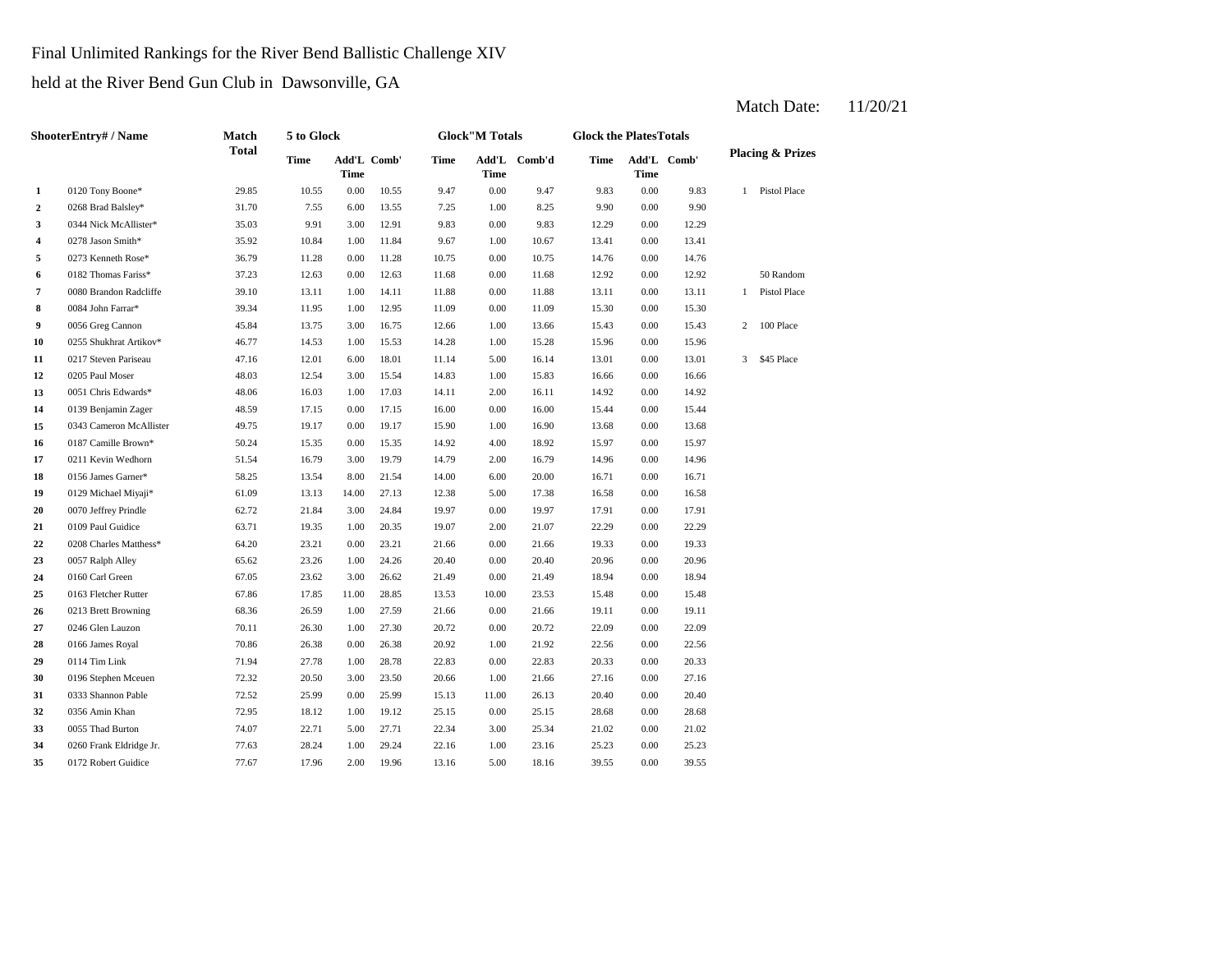| <b>ShooterEntry#/Name</b> |                       | Match  | 5 to Glock |                     |       |       | <b>Glock</b> "M Totals |        | <b>Glock the Plates Totals</b> |                     |       |                             |  |
|---------------------------|-----------------------|--------|------------|---------------------|-------|-------|------------------------|--------|--------------------------------|---------------------|-------|-----------------------------|--|
|                           |                       | Total  | Time       | Add'L Comb'<br>Time |       | Time  | Add'L<br>Time          | Comb'd | Time                           | Add'L Comb'<br>Time |       | <b>Placing &amp; Prizes</b> |  |
| 36                        | 0169 Francine Locke   | 82.52  | 31.80      | 0.00                | 31.80 | 25.09 | 0.00                   | 25.09  | 25.63                          | 0.00                | 25.63 |                             |  |
| 37                        | 0200 Kenneth Kerr     | 85.87  | 22.20      | 11.00               | 33.20 | 25.17 | 4.00                   | 29.17  | 23.50                          | 0.00                | 23.50 |                             |  |
| 38                        | 0324 Thomas Bramer    | 92.89  | 34.43      | $0.00\,$            | 34.43 | 31.35 | 1.00                   | 32.35  | 26.11                          | 0.00                | 26.11 |                             |  |
| 39                        | 0040 Kenneth Steakley | 94.85  | 15.83      | 13.00               | 28.83 | 17.55 | 6.00                   | 23.55  | 32.47                          | 10.00               | 42.47 |                             |  |
| 40                        | 0228 Robert George    | 96.38  | 25.51      | 6.00                | 31.51 | 27.40 | 0.00                   | 27.40  | 37.47                          | 0.00                | 37.47 |                             |  |
| 41                        | 0341 Gerard Rioux III | 100.74 | 23.15      | 11.00               | 34.15 | 28.08 | 1.00                   | 29.08  | 37.51                          | 0.00                | 37.51 |                             |  |
| 42                        | 0028 John O'Connor    | 102.43 | 22.59      | 24.00               | 46.59 | 18.81 | 7.00                   | 25.81  | 30.03                          | 0.00                | 30.03 |                             |  |
| 43                        | 0096 Robert Seymour   | 104.22 | 23.14      | 12.00               | 35.14 | 18.14 | 23.00                  | 41.14  | 27.94                          | 0.00                | 27.94 |                             |  |
| 44                        | 0317 Qabbani Goodwyn  | 138.82 | 24.05      | 1.00                | 25.05 | 19.04 | 2.00                   | 21.04  | 42.73                          | 50.00               | 92.73 | 2 year membership ren       |  |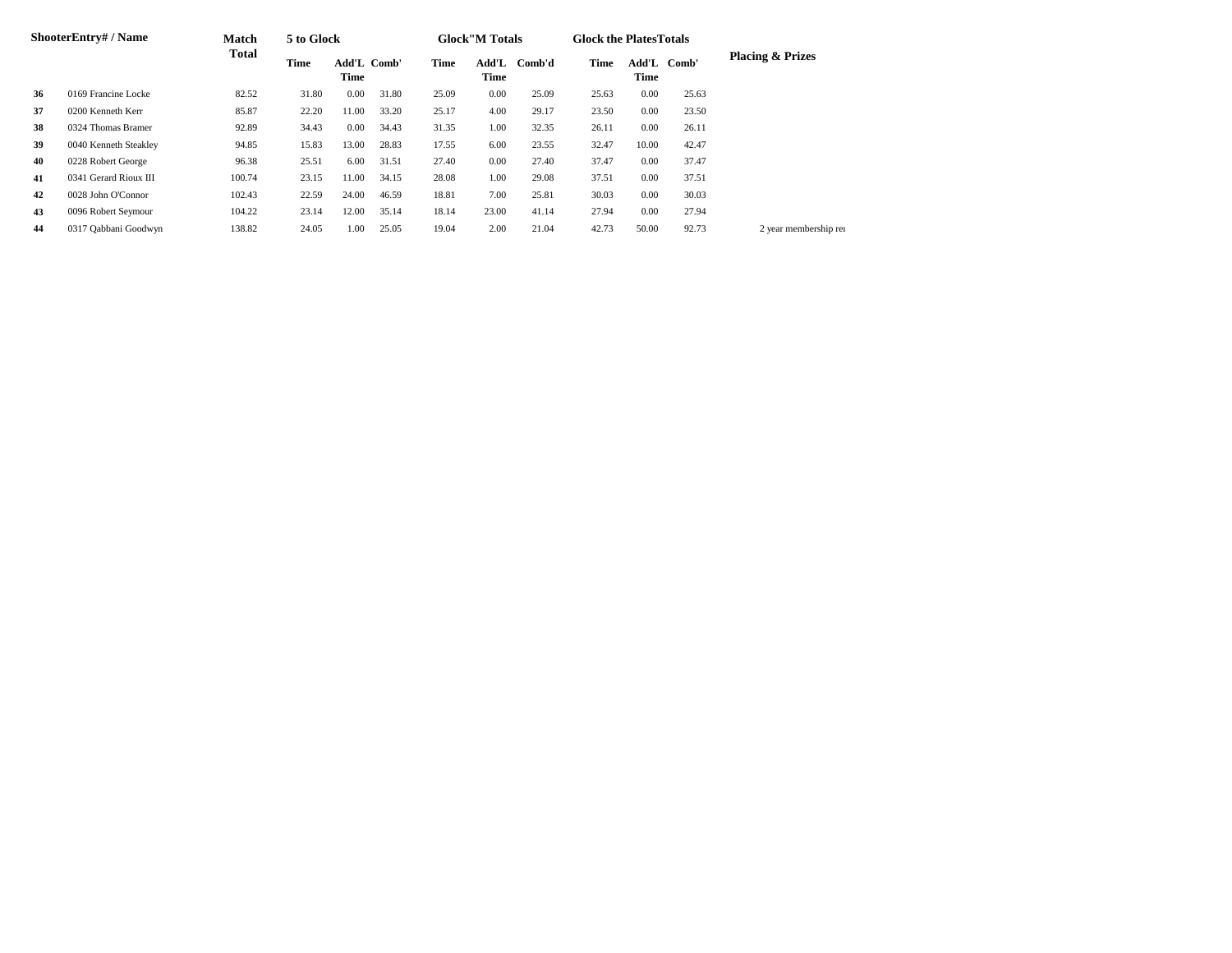#### **Final Team Rankings for the River Bend Ballistic Challenge XIV**

**held at the River Bend Gun Club in Dawsonville, GA**

| <b>Civilian</b>                 |   |              |                                 |                                                                                         |
|---------------------------------|---|--------------|---------------------------------|-----------------------------------------------------------------------------------------|
| <b>Standing</b><br><b>Score</b> |   |              | <b>Team Name</b>                | <b>Team Members</b>                                                                     |
|                                 |   |              |                                 |                                                                                         |
|                                 |   | 248.54       | Greenville Hurricanes           | Jacob Seiter, Noah Crain, Ryan Bright                                                   |
|                                 | 2 | 266.46       | Let's Go Brandon                | Karl Snell, Hank Shaw, Dianna Snell                                                     |
|                                 | 3 | 324.46       | Zager Shooters Union            | Joseph Zager, Alexander Zager, Benjamin Zager                                           |
|                                 | 4 | 332.78       | Reboot 0110                     | James Ford III, Joseph Puff, Cherron Taylor                                             |
| Guardian                        |   |              |                                 |                                                                                         |
| <b>Standing</b>                 |   | <b>Score</b> | <b>Team Name</b>                | <b>Team Members</b>                                                                     |
|                                 |   |              |                                 |                                                                                         |
|                                 | 1 | 282.76       | Catoosa County Sheriff's Office | Todd Pitts, Jeremy Keener, LeeAnn Moody                                                 |
|                                 |   |              |                                 |                                                                                         |
| <b>Master Stock</b>             |   |              |                                 |                                                                                         |
| <b>Standing</b>                 |   | <b>Score</b> | <b>Team Name</b>                | <b>Team Members</b>                                                                     |
|                                 |   |              |                                 |                                                                                         |
|                                 | 1 | 118.73       | GLOCK & ROLL                    | John Farrar <sup>*</sup> , Jonathan Hopkinson <sup>*</sup> , Thomas Fariss <sup>*</sup> |
|                                 | 2 | 120.46       | <b>Team Carver Custom</b>       | Maddie Mahaney*, David Knight*, Tony Boone*                                             |
|                                 | 3 | 167.80       | Big Red, Maverick & Mark        | Charles Matthess*, James Garner*, Mark Hammond*                                         |